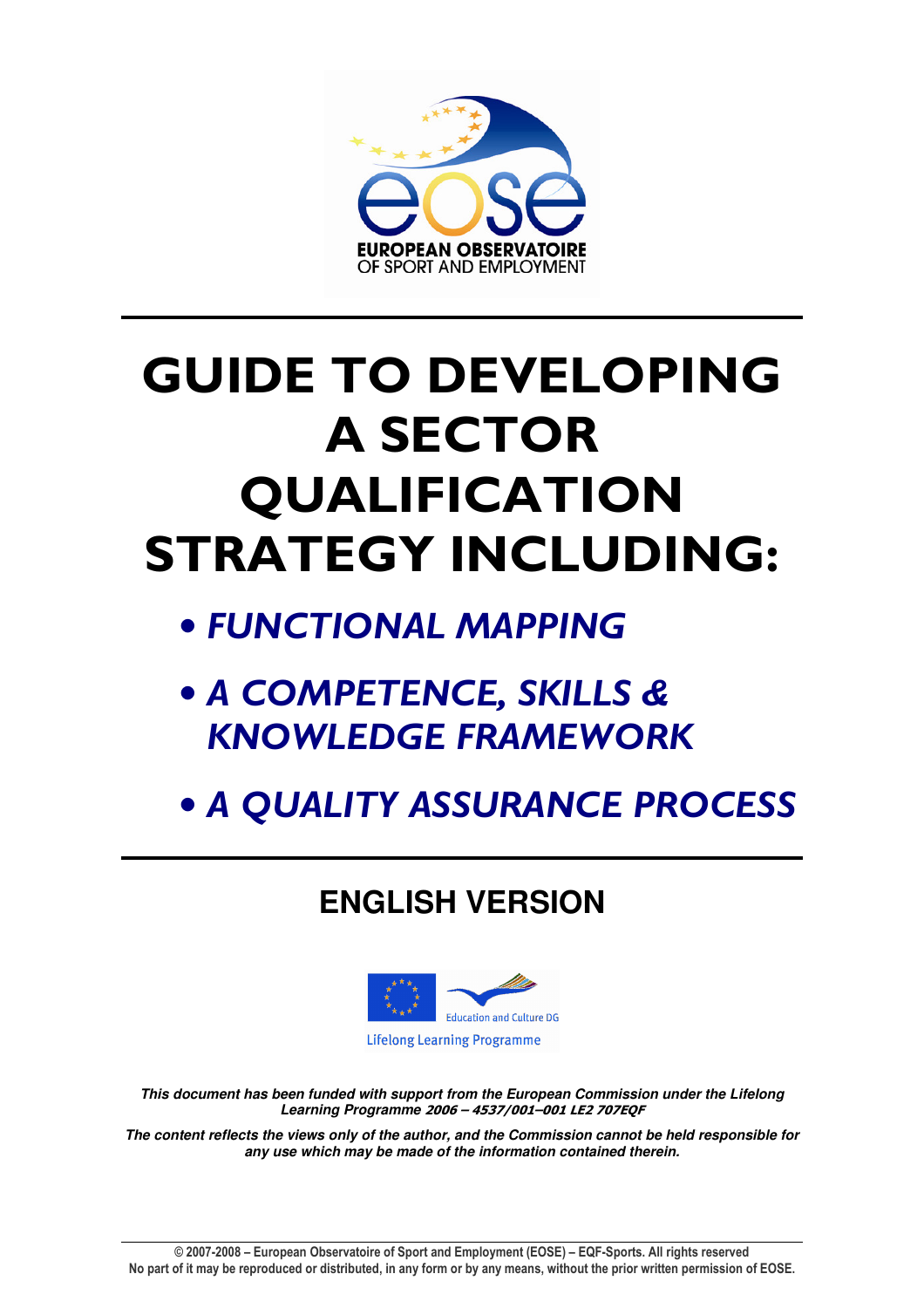



### **CONTENTS**

| <b>Introduction and Executive Summary</b>                                                                                                                                                                            |    |  |  |  |  |
|----------------------------------------------------------------------------------------------------------------------------------------------------------------------------------------------------------------------|----|--|--|--|--|
| 1. The Workforce and Labour Market Changes                                                                                                                                                                           |    |  |  |  |  |
| 2. Linking Labour Market to the VET Systems                                                                                                                                                                          | 8  |  |  |  |  |
| 3. Drawing the Industry/Occupational Map                                                                                                                                                                             | 9  |  |  |  |  |
| <b>4. Occupational Descriptions</b>                                                                                                                                                                                  | 10 |  |  |  |  |
| 5. Steps towards a Functional Map and Competence Framework                                                                                                                                                           | 11 |  |  |  |  |
| <b>6. Functional Analysis</b><br>6.1. New methodology<br>6.2. Functional maps<br>6.3. Performance criteria (competences and learning outcomes)                                                                       | 12 |  |  |  |  |
| 7. The Workplace Competence Framework - An example from Fitness<br>7.1 What is a Competence Framework and how does it work?<br>7.2 How is the Competence Framework structured?                                       | 16 |  |  |  |  |
| 8. The Knowledge Framework – in support of workplace competence                                                                                                                                                      | 17 |  |  |  |  |
| 9. Developing a Learning Outcome Structure using Units, Credits & ECVET principles<br>9.1 Definition of Learning Outcomes<br>9.2 Definition of a Learning Outcome Unit<br>9.3 Identification of Units of Learning    | 18 |  |  |  |  |
| 10. The Allocation of Credit<br>10.1 Approach One<br>10.2 Approach Two                                                                                                                                               | 19 |  |  |  |  |
| 11. European Unit and Credit Frameworks and the Transfer Systems                                                                                                                                                     | 20 |  |  |  |  |
| 12. Mobility and Mutual Recognition                                                                                                                                                                                  | 21 |  |  |  |  |
| <b>13. Quality Assurance</b><br>13.1 Mapping Toolkit and Common Assessment Strategy<br>13.2 Mapping Toolkit in detail<br>13.3 Common Assessment Strategy<br>13.4 The Accreditation Process - An example from Fitness | 22 |  |  |  |  |
| 14. Informal and Non Formal Learning<br>14.1 Dealing with Current Professionals<br>14.2 Volunteers                                                                                                                   | 28 |  |  |  |  |
| 15. Europass<br>15.1 Introduction to Europass<br>15.2 Current use of Europass Diplomas and Certificates                                                                                                              | 31 |  |  |  |  |

**Appendix 1** Flowchart for workplace Competence Frameworks and Accreditation Structure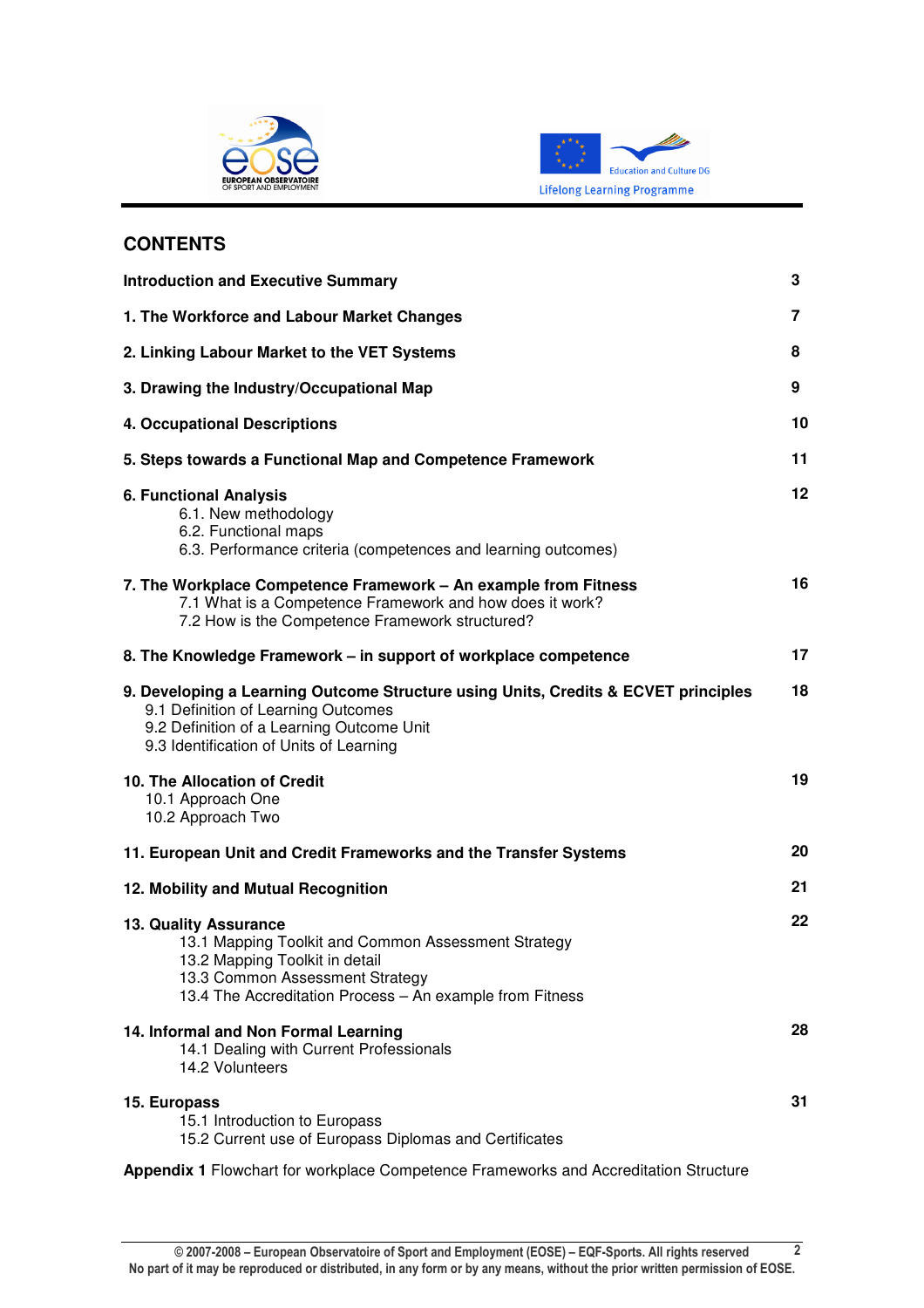

### **INTRODUCTION**

This guide is for those in the Sport and Active Leisure sector working at the European Level and with the responsibility or remit to develop work based competence frameworks and qualifications for their specific sub-sector within the framework of the European Qualification Framework (EQF) and the European Credit and Vocational Education and Training System (ECVET).

EOSE has produced a guide to allow the sub-sectors of Sport and Active Leisure to develop their own specific competence and qualifications frameworks against a common methodology. This common methodology, if followed, will allow for the identification of common units of competence across the various sub-sectors of Sport and Active Leisure. Adherence to this methodology will allow any Sport and Active Leisure sector to organise its vocational education and training (VET) system at the European level.

The approach adopted in this guide is based on a method – functional analysis – described in detail in "Towards a Competence Workforce" (by Bob Mansfield and Lindsay Mitchell, Publisher Gower, 1996).

The guide starts with a consideration of the changing labour market and the most important consequences: people at work, vocational education and training systems and methodologies for developing occupational standards.

Then it presents functional analysis, a clear method for specifying the current and future needs of employment in the Sport and Active Leisure sector. This is followed by the development of a detailed competence framework from the functional map, by the allocation of knowledge and the use of units and credits. The final sections are then focused on the components of a quality assurance process.

### **Executive Summary of the key products and processes of the EQF-Sport project**

**SECTION 1 – 2** 

### **MANAGING WORKFORCE DEVELOPMENT AND LABOUR MARKET CHANGE**

A new step in the Education and Training policy in Europe was initiated by the European Council and the European Commission at the Maastricht conference in December 2004. In line with the Copenhagen declaration (2002) on VET, it was decided to support the creation of a "European Qualification Framework" (EQF). A first document called "Towards a European Qualifications Framework for Lifelong Learning" was approved in July 2005 and then submitted to a Consultation Process open until the end of December 2005.

In the light of that, the EOSE Board took the initiative to arrange a meeting in December 2005 in Brussels with the key stakeholders of the European Sports Sector to coordinate the contribution of the Sports sector to the EQF consultation and to form a permanent group to provide the strategic guidance towards developing, implementing and evaluating a European Sport Workforce Development Plan with short, medium and long term goals.

The strategic committee called the "European Sport Workforce Development Alliance", known as "The Alliance", was created to bring together the major network organisations working in the sport sector to share and discuss issues around the development of the European Sport Workforce. The mission of the Alliance is to provide a mechanism to coordinate the development of the European Sport's Workforce to ensure a workforce with the "right skills, at the right time, in the right place" and develop an active partnership between the major decision makers of the sector. The role of the Alliance will be to continue contributing to the implementation of EU policies but also to guarantee that the Sport sector can present itself at the European level in a coherent way in demonstrating its positive and growing contribution to the social, health, economic and cultural development of the European Union.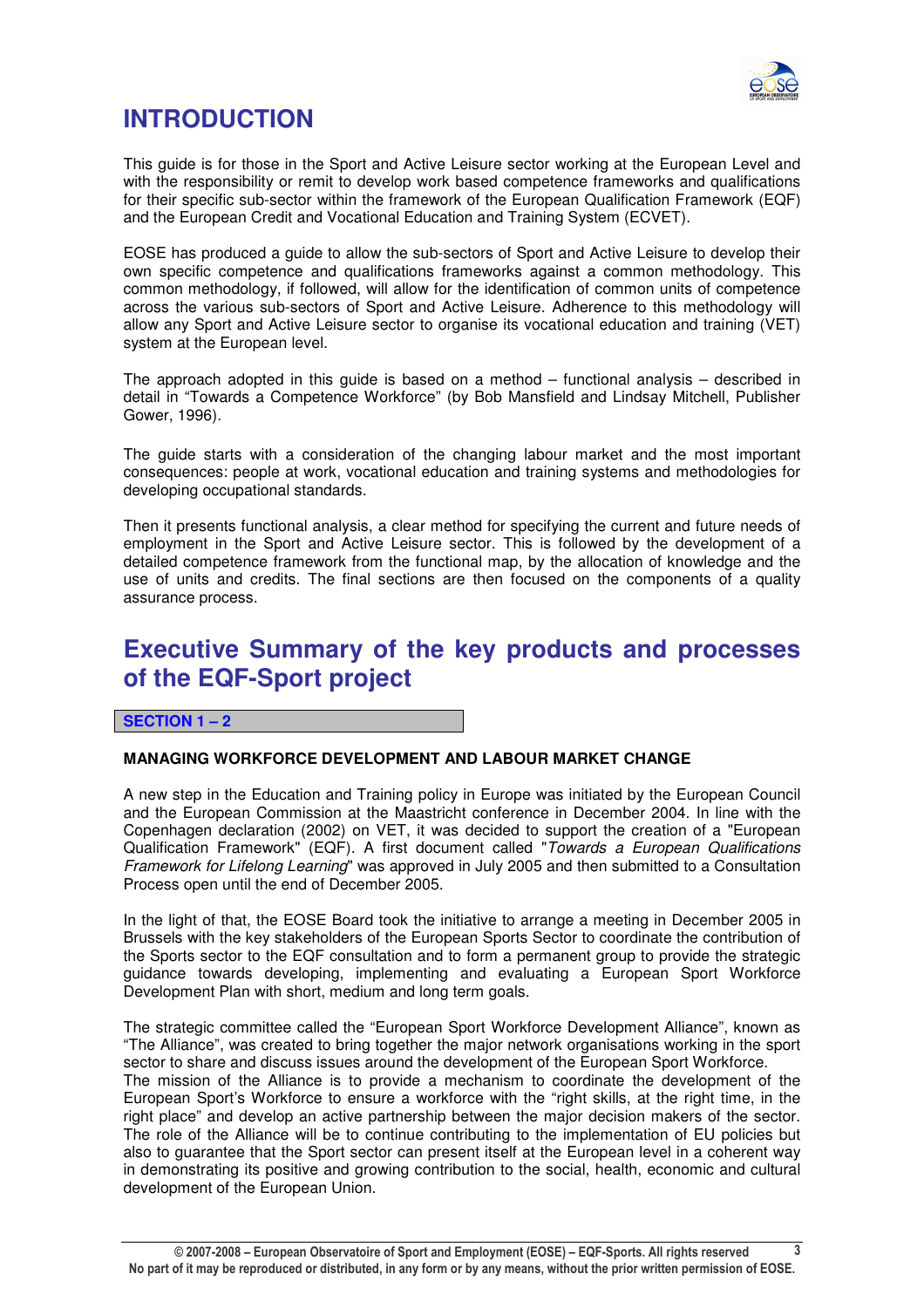

### **THE INDUSTRY/OCCUPATIONAL MAP**

The occupational map should provide a frame of reference for the sector building on from the Functional Map. In the main this should relate to the key occupational profiles in the sector. However, to provide a sense of position in relation to the related areas with which the sector interacts, this occupational map includes a review of how the sector is organized to deliver its objectives/targets and how it operates at a range of levels including organisational and occupational and the key points where the sector overlaps with others.

### **OCCUPATIONAL DESCRIPTIONS**

The approach of the Sport and Active Leisure Sector is to develop a simple document to identify the key tasks and attributes which relate to a specific occupation and equally as important to identify those tasks which are agreed to be beyond the competence of the occupation described thus setting out to identify career paths and competence requirements of a particular occupation including the EQF Level attributed overall across Europe. It is common practice to use this sort of tool to identify whether emerging occupations are actually different in character or merely a way of re-packaging an old occupation.

There are a number of ways of developing these descriptions but the current preferred method is to use surveys and focus groups of practicing professionals to identify overall task and activities undertaken which can then be compared with the emerging competence frameworks drawn from the sectors' functional maps and ensure that the framework in development is in line with current professional practice especially in the technical areas of the occupation.

The guide also describes the methodology for testing potential new occupational descriptions to see whether they actually are different occupations or just a variation on a current occupation. An accepted benchmark is that to identify different occupational areas at least 50% of the tasks should be different.

#### **SECTION 5 - 12**

#### **FUNCTIONAL ANALYSIS AND MAPPING**

A functional map is a graphic representation of results of functional analysis related to a particular sector of industry. The map provides a representation of necessary productive functions to fulfill key purposes in workforce environment. Functions are represented in a strict disaggregated hierarchical structure each disaggregation adding more detail to the original function.

The map starts with a **Key Purpose** and would normally expand through **Key Areas**, **Key Roles** to **Key Functions** each level in more detail than the last. From the level of Key Functions the **Performance Criteria** and **Competence Framework** is developed again breaking each function down into quite detailed statements of competence which can be measured and evidenced.

#### **DEVELOPING PERFORMANCE CRITERIA**

A **Functional Map** will not give a detailed picture of what an individual will do at work, the level they are expected to work at or what they can be assessed against. For this you need **Performance Criteria** which takes the key functions and disaggregates them even further, adds to them the **Range** of the competence, the **Skill** which is developed and the **Knowledge** which is required to be understood and all of this is set out in a **Competence Framework** based on the identified occupations.

#### **Competences**

In our framework competence referred to is "competence at work". Competence can refer to bundles (or a bundle) of identifiable actions relevant to a function, role or occupation which are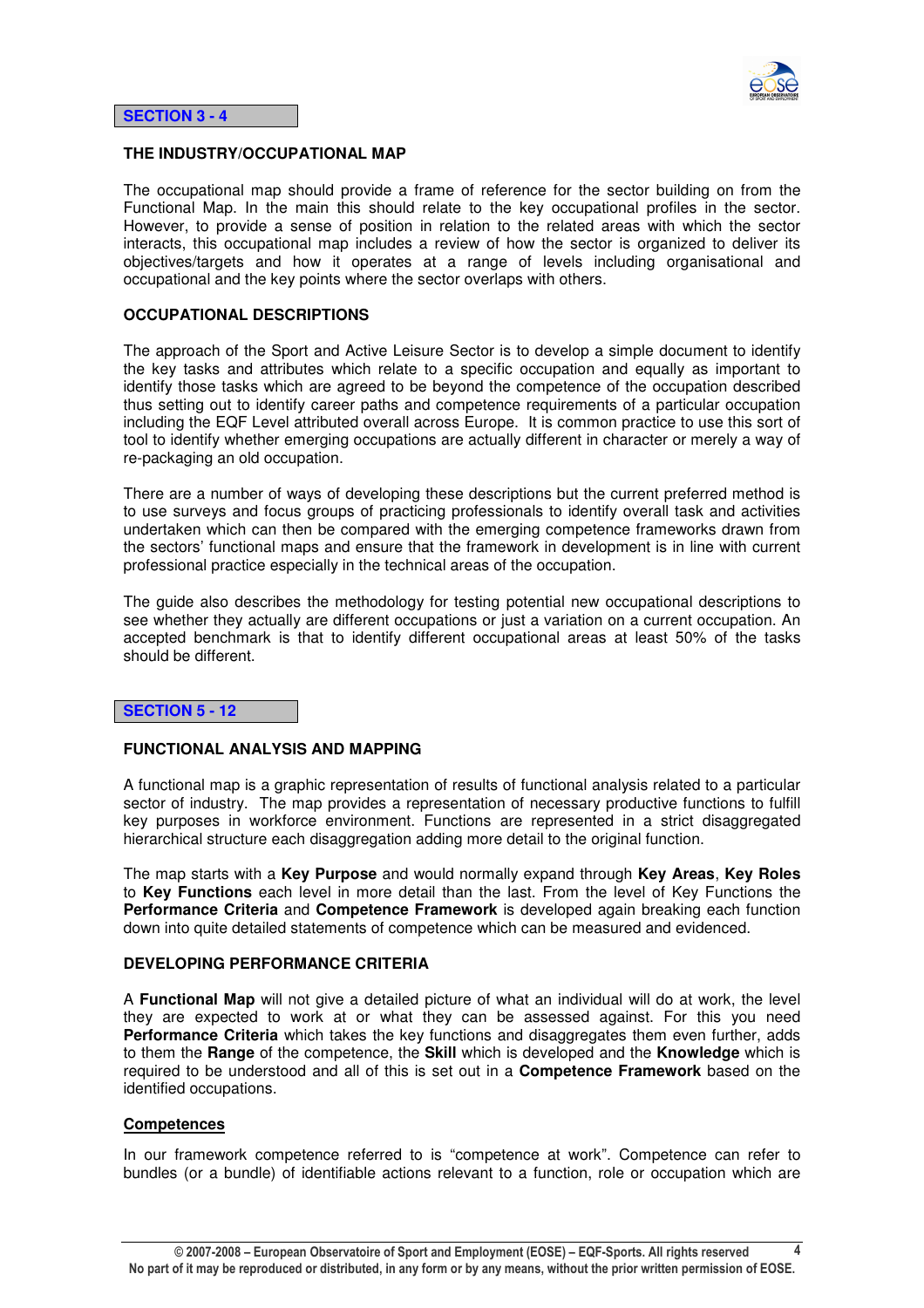

measurable. When you combine the competence, range, skill and knowledge into these units you have a set of **learning outcomes**.

The competence framework begins where the Functional Map left off and is divided into manageable units made up of learning outcomes – broken down by level into competences, skills and knowledge plus the range and scope of coverage required (in line with EQF). The competence framework describes both the competences required in occupations and the competences to be achieved on learning programmes.

### **Skills and Underpinning Knowledge**

With each unit of competence it should be possible to identify the skill required to demonstrate the competence and the knowledge and understanding required to achieve that competence in a range of different circumstances and with different groups or individuals.

This combination of skills and underpinning knowledge will often be used as the basis for developing training programmes for those entering the industry or transferring from other parts of the sector.

### **Units, Levels and Credits**

Once an occupational area has been agreed, the detailed competences identified from the functional analysis and the skills and knowledge specified they can be grouped into recognisable units. These units are given a level from the EQF and credit applied using an agreed methodology examples of which are described in the guide.

#### **SECTION 13**

### **QUALITY ASSURANCE**

### **Mapping Toolkits and a Common Assessment Strategy**

The assessment parameters required for delivery, assessment and quality assurance of qualifications and competence.

 To include guidance on the required facilities, occupational competence of tutors, practical assessment, qualification structure and train the trainer competences.

#### **National Agreements**

The ideal scenario for recognising qualifications at the European level is through a Memorandum of Understanding and Trust between the European body and a recognised National Authority and where possible a sector specific national competent body.

The agreement should comprise of guidance on the relationship with national authorities and the issues and solutions identified through the research carried out within EOSE. An example is included within the specific guide.

### **Sector verification unit**

The Guide outlines current practice and requirements in providing the accreditation of learning program in a sector by a verification unit operated through a European Sport and Active Leisure body.

### **SECTION 14 - 15**

### **RECOGNISING INFORMAL AND NON FORMAL LEARNING**

### **A Conversion Strategy for dealing with current professionals**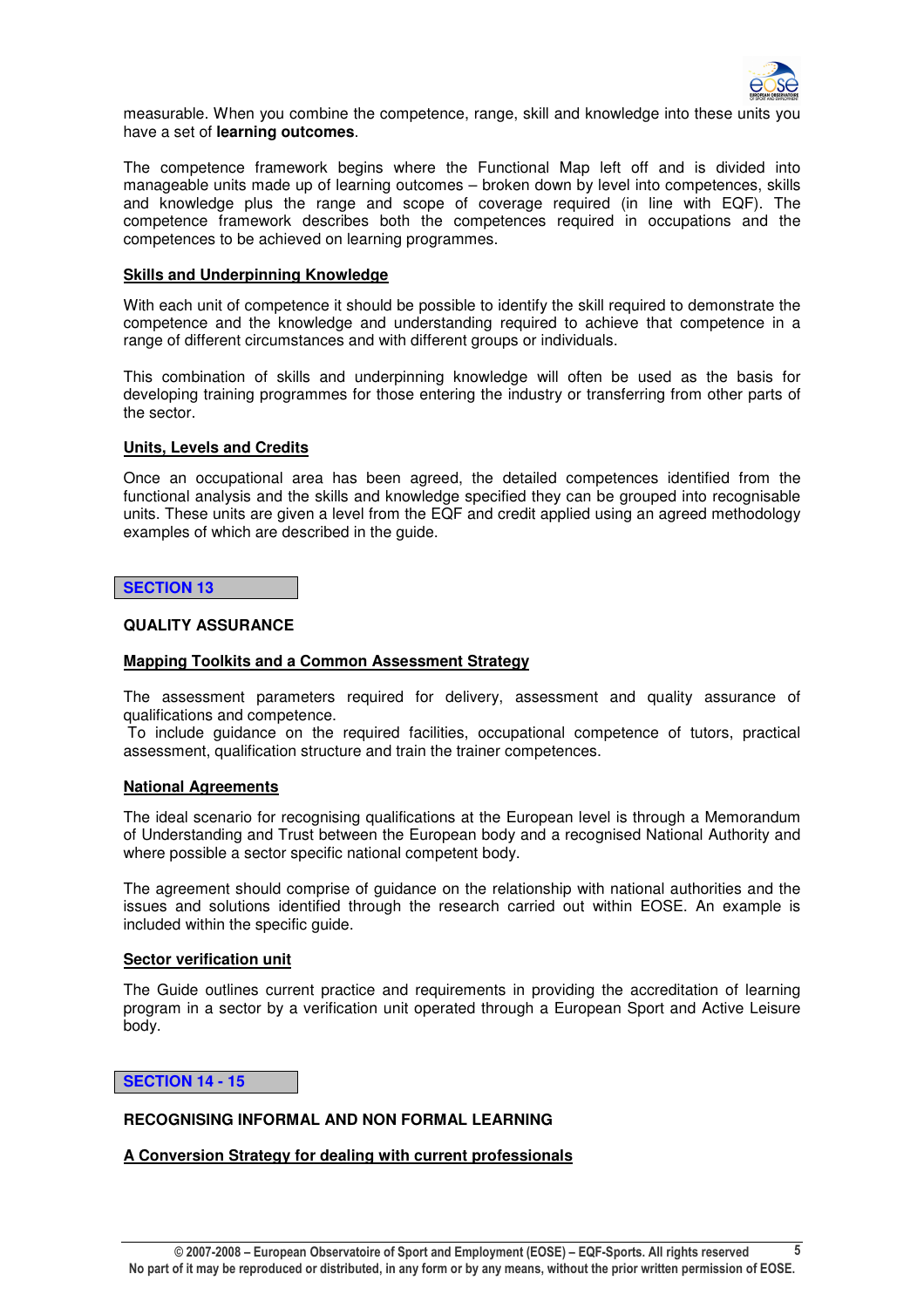

Most of the systems developed will apply to the development and implementation of learning programmes and their accreditation. This applies to NEW learners who achieve the qualifications. There are potentially millions of European citizens who operate in the sport sector without the newly acquired qualifications. Each sector must consider a conversion strategy to deal with these people; this may include a strategy for the accreditation of non-formal and informal learning.

### **European register of professionals**

Each sector should consider the development and implementation of a European Register of Professionals. In the case where a register is established the four headings under the quality assurance section are especially important. An example from Fitness is part of the guide.

### **Europass**

By 2012 job qualifications should be comparable and based on the European Qualifications Framework for Lifelong Learning. By 2012 all new qualification certificates, diplomas and "Europass" attestation documents issued by competent authorities should contain clear reference to the corresponding EQF reference level.

Europass consists of five documents: http://europass.cedefop.europa.eu/

**Europass Curriculum Vitae Europass Language Passport Europass Certificate Supplement Europass Diploma Supplement Europass Mobility** 

The first two are usually completed by the individual holder and the third, fourth and fifth documents are issued by competent organisations. Europass is supported by a network of National Europass Centres in each EU State and was established by the European Parliament and Council in December 2004 to be a single transparency framework for qualifications and competences.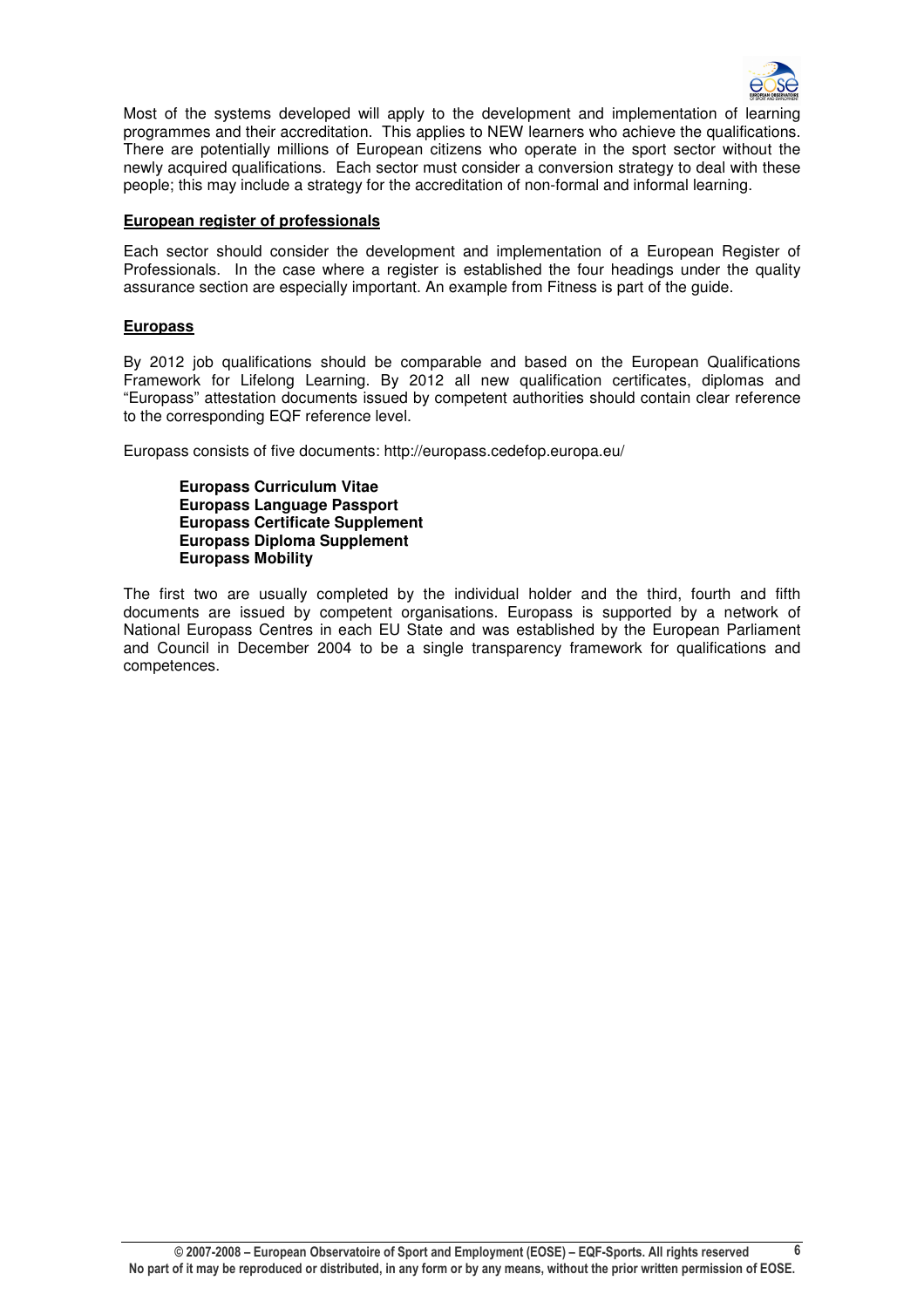

### **1. The Workforce and Labour Market Changes**

Fast economic and industrial changes, emerging from the 70s onwards, resulted in several modifications in work activity and consequently in vocational education and training (VET) systems.

The consequences for people at work correspond to occupations having become more complex, employees having more responsibilities linked with a broader range of competencies and being ready and able to adapt to new requirements, which involve:

- more multi-skilled workers (capacity to adapt to new skills demands and methods of work);
- more highly skilled labour (particularly at technician level);
- people directly responsible for quality assurance and improvement and the control of own work activities;
- Coordination of work activity at all levels (team work and cooperation).

Skilled work, traditionally seen as the work done by a person who had undertaken a period of structured training in their occupation1 ('qualified' = a person who have a certificate describing the occupation they have been trained in, the period of training and the 'level' of skill obtained) refers, in the currently modern economy, to particular descriptions of what a worker is **expected to be able to do** in employment and the outcomes he achieves for which international trends point towards the following model:

**Figure 1: Representation of the modern requirements (trends) for a skilled person** 



Source: MANSFIELD, Bob, SCHMIDT, Herman (2001), *Linking Vocational Education and Training Standards and Employment Requirements. An International Manual*, Turin, European Training Foundation, p. 33

In the central circle there are the technical requirements and skills which is the "core" of occupational competence. Then, contiguous to this, we have the management of the technical processes, subdivided into three stages: planning, execution and evaluation. In the external circle we have the three "overarching" requirements (overarching because they are applied to all

-

<sup>&</sup>lt;sup>1</sup> Other criteria were also used to recognise skilled work, like the amount of time of training or the type of school attended.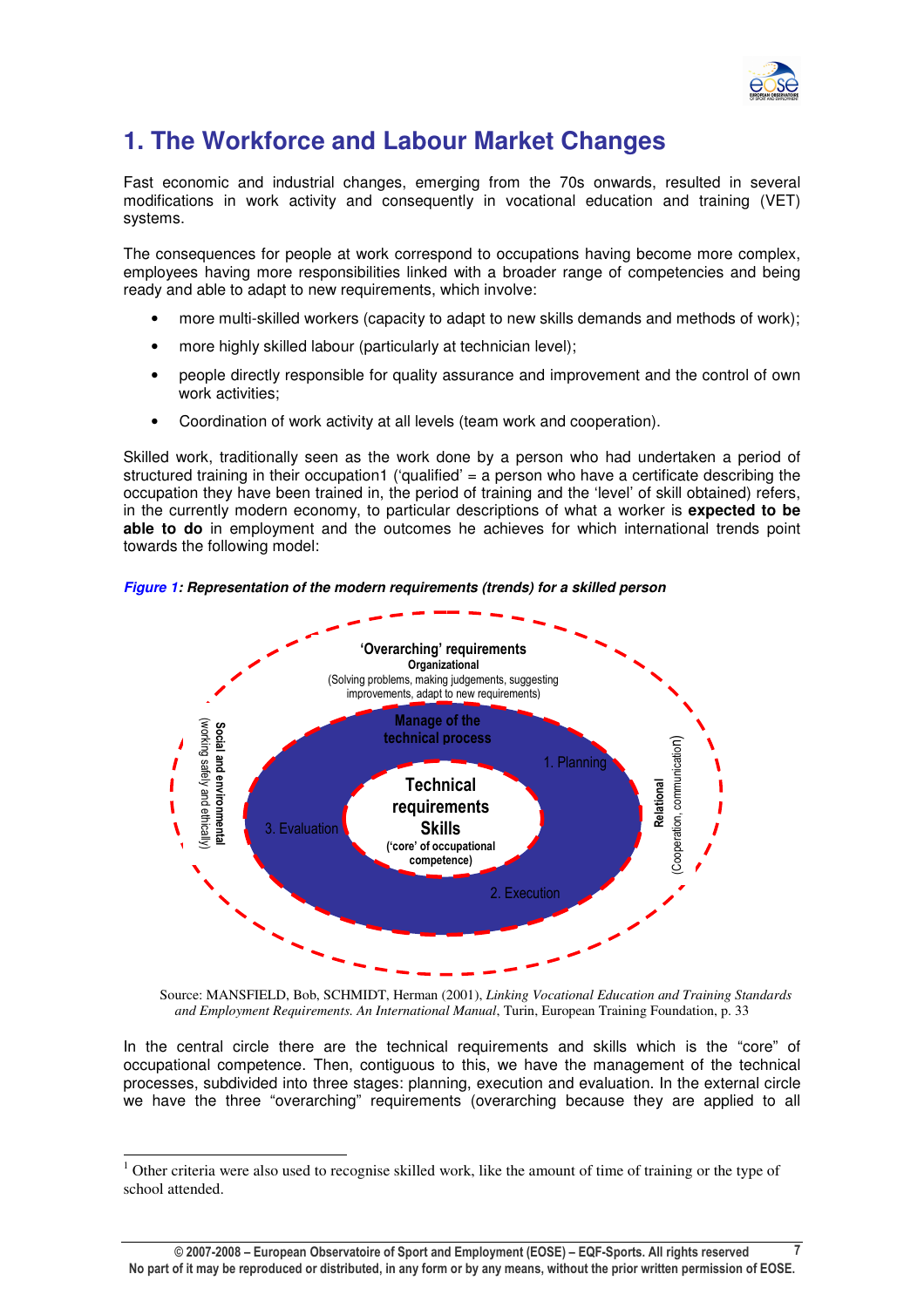

technical requirements and to the management of the technical process): organisational, relational and social/environmental.

Traditional processes of vocational education and training based on the design of curriculum (specification of the knowledge and skills the student needs to learn) was not enough to meet this new employment need. It became clear that training has to be linked to employment needs if training is to be relevant to the real world of work and that the modifications made to curriculum were not enough to meet these needs.

In response to this many countries in Europe have reformed their vocational education and training (VET) systems and the following changes were introduced:

- broader descriptions of occupations (tendency for occupations to be grouped into broader occupational groupings or 'families');
- broader descriptions of work activity (trend for work activities to be expressed as 'functions/outcomes', which allows changes in technology and work organisation);
- key skills (general requirements, 'overarching' requirements' specified as part of vocational curriculum to prepare people for future change and adaptability);
- flexible learning design (curricula and qualifications are broken into 'modules/units');
- flexible learning delivery (open or distance learning/work based learning);
- flexibility in the development of VET standards (to allow quick updating);
- Analysis of labour market needs in terms of content of occupations.

### **2. Linking Labour Market to the VET Systems**

The most important consequence of labour market changes, though, is that it became very clear that a closer link between the needs of the labour market and the vocational education and training system was necessary and also new methods for defining that link.

However the development of this linkage is complex because it means linking two different logics (set of priorities, motivations and purposes): the logic of the world of employment and the logic of the world of education. In the logic of employment, employers are interested in what people need to do, how they will do it, and how well they do it (OUTCOMES). In the logic of education, education professionals are interested in what people learn, how they will learn it, and how the quality and content of learning will be assessed (INPUTS, process - teaching/learning methods and assessment).

Figure 2 represents a process of developing this linkage where the needs of employment (occupational standards and competence frameworks) must be translated into a language that can be understood in education and training. One immediate step is to develop learning standards and outcomes that describe what people will be able to do at the end of a learning program. Then learning outcomes can be linked to employment outcomes defined in occupational standards and competence frameworks. The primary linkage is between the training standard outcome and the occupational standard employment outcome. If this direct linkage is made, employment requirements will directly determine the learning outcomes.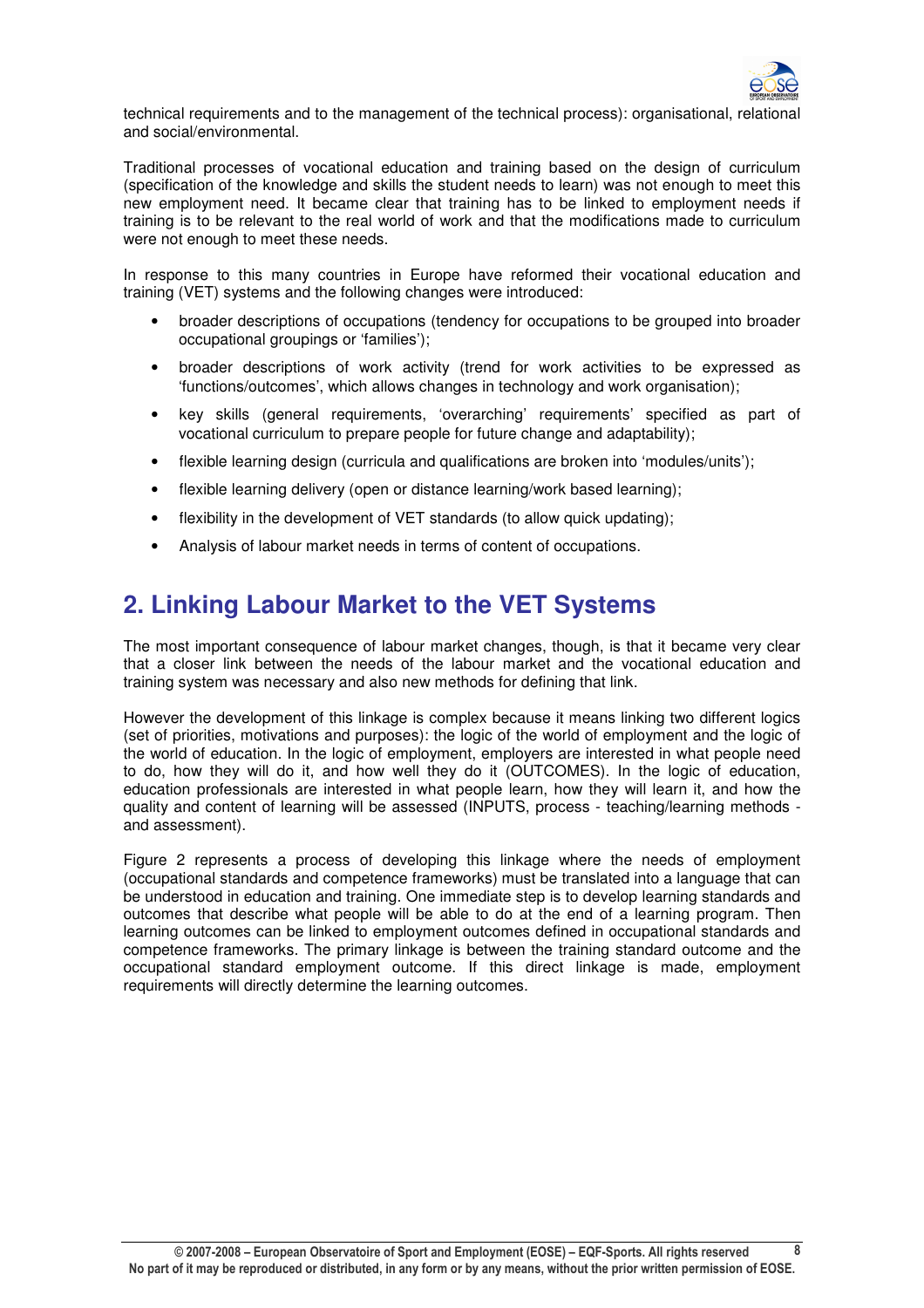

### **Figure 2: Representation of the process of linkage**



Source: MANSFIELD, Bob, SCHMIDT, Herman, 1999 (not published), cited by FRETWELL, D. et al. (2001), *A Framework for Defining and Assessing Occupational and Training Standards in Developing Countries*, Turin, European Training Foundation, p. 32

Occupational standards and competence frameworks are important instruments because they provide the basis for a variety of activities related to human resource management (recruitment, selection, promotion, remuneration, training, certification or assessment) but above all because they are currently the prime instrument for the elaboration of vocational education and training programs, since they ensure relevance, transparency and quality of the outcomes of the training process.

Occupational standards2 and competence frameworks are descriptions of the work functions to be carried out within the framework of a specific occupational activity, as well as the related:

- **C**ompetences (personal and ethical competences**)**
- **Skills (functional competences):**
- **K**nowledge (cognitive competences);

### **3. Drawing the Industry/Occupational Map**

This document should aim to provide a concise overview of the sector including:

- $\triangleright$  The scope, sub-sectors and limits of the sector as well as areas of overlap with other sectors;
- $\triangleright$  The organisational structure of the sector including range, type, size of employers and key stakeholders, and their roles and responsibilities;
- $\triangleright$  The activities of the sector and the occupations and opportunities for career progression, typical career routes and qualifications;
- $\triangleright$  Statistics and Labour Market Information about the sector;
- $\triangleright$  The key trends and drivers for change within the sector;
- $\triangleright$  Key characteristics of employment within the sector;
- Typical qualifications available for those wanting to enter employment in the sector.

<sup>-</sup><sup>2</sup> Different names are used in each country: in  $UK = 'National Occupational Standards'; in France =$ 'Référentiels Professionnels'; in Germany = 'Ausbildungsordnungen'.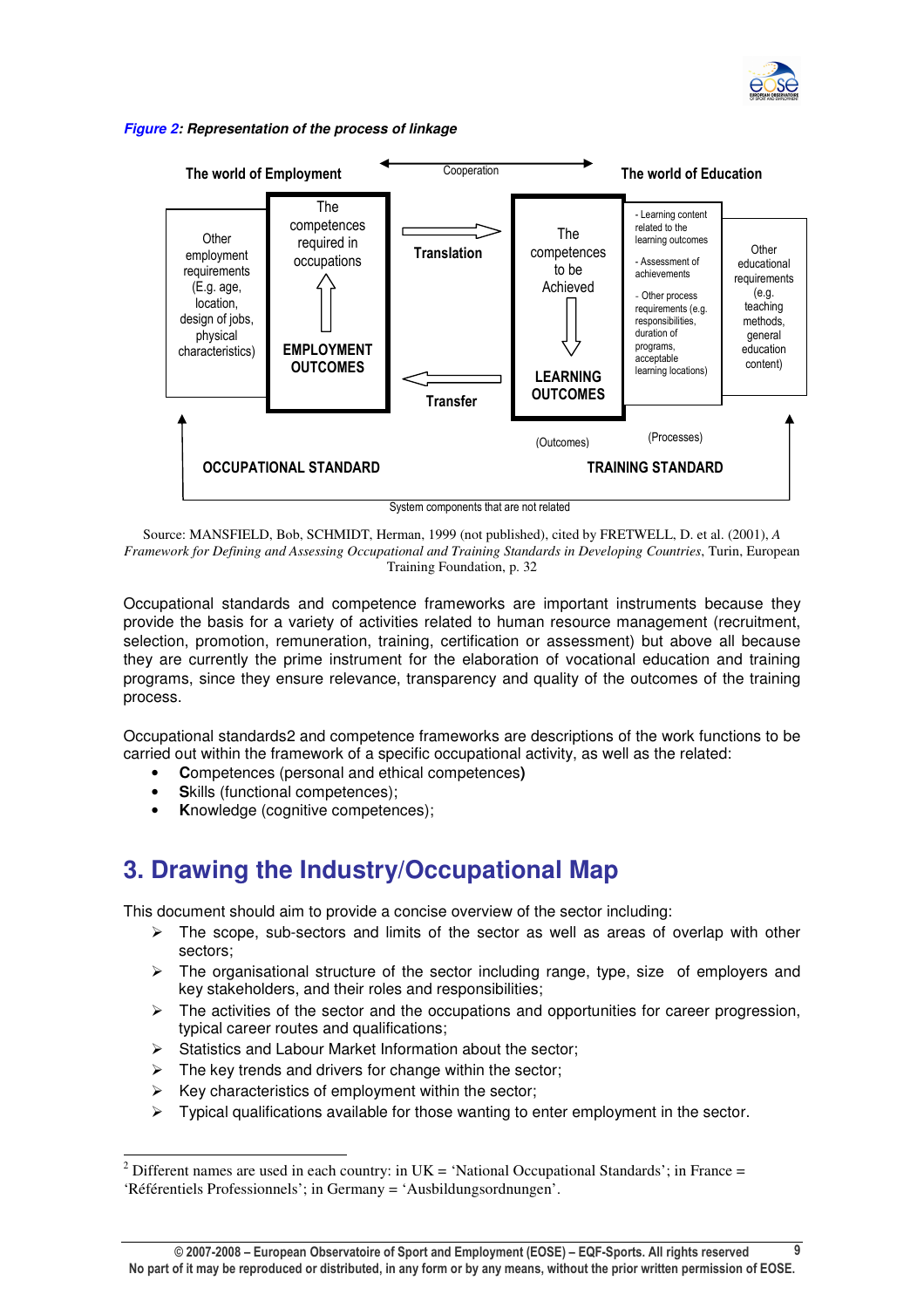

The Industry/occupational map should provide a frame of reference for the sector building on from the Functional Map. In the main this should relate to the key occupational profiles in the sector. However, to provide a sense of position in relation to the related areas with which the sector interacts, this occupational map includes a review of how the sector is organized to deliver its objectives/targets and how it operates at a range of levels including organisational and occupational and the key points where the sector overlaps with others.

### **Figure 3:**



Occupational Footprint and Overlap in Sport and Active Leisure Sector

### **4. Occupational Descriptions**

It is not possible to see a common and uniform European model for developing occupational descriptions. There are recent developments in this area including **Euroccupations** which is a project whose partners include 10 Universities from across Europe (see www.euroccupations.org). This project aims to build a publicly available occupations database with information on approximately 1.500 occupations in 8 European countries (Belgium, France, Germany, Italy, Netherlands, Poland, Spain, UK). For a selection of 150 occupations, the database will also include amongst others, task descriptions, competencies, required education, certificates and 'onthe-job-training' for each of the 8 participating countries. In this way, the database offers insight into the comparability of occupational structures and occupational content within Europe. However at the moment of writing this guide no common profile, methodology or template was available from the project coordinators.

The approach of the Sport and Active Leisure Sector is to develop a simple document to identify the key tasks and attributes which relate to a specific occupation and equally as important to identify those tasks which are agreed to be beyond the competence of the occupation described thus setting out to identify career paths and competence requirements of a particular occupation including the EQF Level attributed overall across Europe. It is common practice to use this sort of tool to identify whether emerging occupations are actually different in character or merely a way of re-packaging an old occupation.

There are a number of ways of developing these descriptions but the current preferred method is to use surveys and focus groups of practicing professionals to identify overall task and activities undertaken which can then be compared with the emerging competence frameworks drawn from the sectors functional maps and ensure that the framework developed in line with current professional practice especially in the technical areas of the occupation.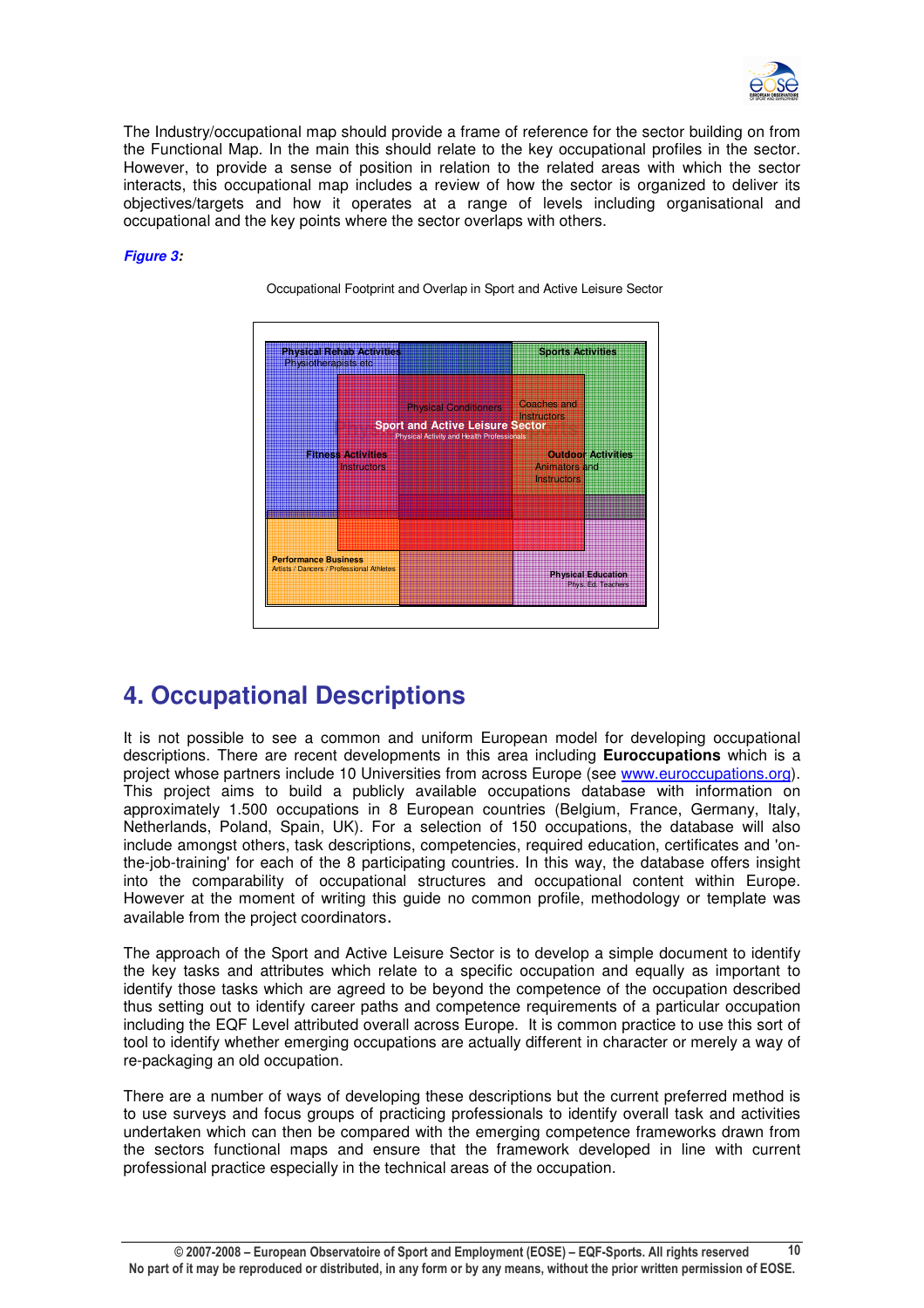

The DACUM process is often used for this purpose. DACUM is an acronym for Developing A CurriculUM. DACUM uses guided group discussion. A trained facilitator leads a small group of expert workers in a discussion of what they do on a day-to-day basis. The workers are guided to describe their activities in terms of tasks expressed as behavioural competencies that involve a verb, an object and usually a modifier. Each member of the group is encouraged to describe all of the activities in which they engage.

This whole-group brainstorming provides the basis for identifying the major duties of a job. The tasks that make up the duties are then specified. As each work activity is proposed, the group discusses it and comes to consensus on how it should be stated as a task. The results are then checked with other workers outside the discussion group. It is recommended to check them by surveying 50 or more similar workers and/or supervisors of such workers.

The DACUM process also includes the separate identification of work enablers, including general knowledge and skills, worker behaviours (personal traits and interpersonal skills), and tools and equipment used. The experts are also asked to identify future trends and concerns that may affect what they do and how they do it.

This process serves two key purposes. Firstly it allows different countries to document the descriptions to identify any differences they may have from the agreed standard description.

So far in the Sport and Active Leisure Sector we have used this "Mixed Method" described above in both the Fitness and Outdoor sectors. From this has come a template identifying key occupational profiles for the sectors.

This common approach allows comparison across sectors as well as across countries where there is a collective agreement and therefore a number of identified profiles in key sectors.

### **5. Steps towards a Functional Map and Competence Framework**

Within the section below we will look at these tools and identify the critical pathway to develop the new tools required for implementing and testing the unit and credit framework.

It is a generally accepted principle that the major components of a Sector competence, skills and knowledge framework include:

- **A functional map** covering the whole of the sector;
- **A work-based competence framework** developed from the functional map by disaggregating the identified competences to such an extent that they describe work tasks which can be measured, evaluated and linked to specific knowledge and skills;
- **Identified Skills** which need to be developed and which can be transferred to the work-place;
- **Knowledge Statements** written as outcome statements which underpins and supports the competence and skills framework. Knowledge is defined by (CEDEFOP 2008) as the outcome of the assimilation of information through learning. Knowledge is the body of facts, principles, theories and practices that is related to a field of study or work.
- **A common assessment strategy** needs to be in place to validate all of the above components

In addition to the documents described above it is advantageous to have a detailed body of knowledge extrapolated from the learning outcomes which describe, in detail, the breadth and depth of knowledge which has to be understood by the individual and which can be tested in a controlled situation. Whilst this is not included in the Sector Framework it is expected that each training provider will develop such a document as guidance for their own staff and students.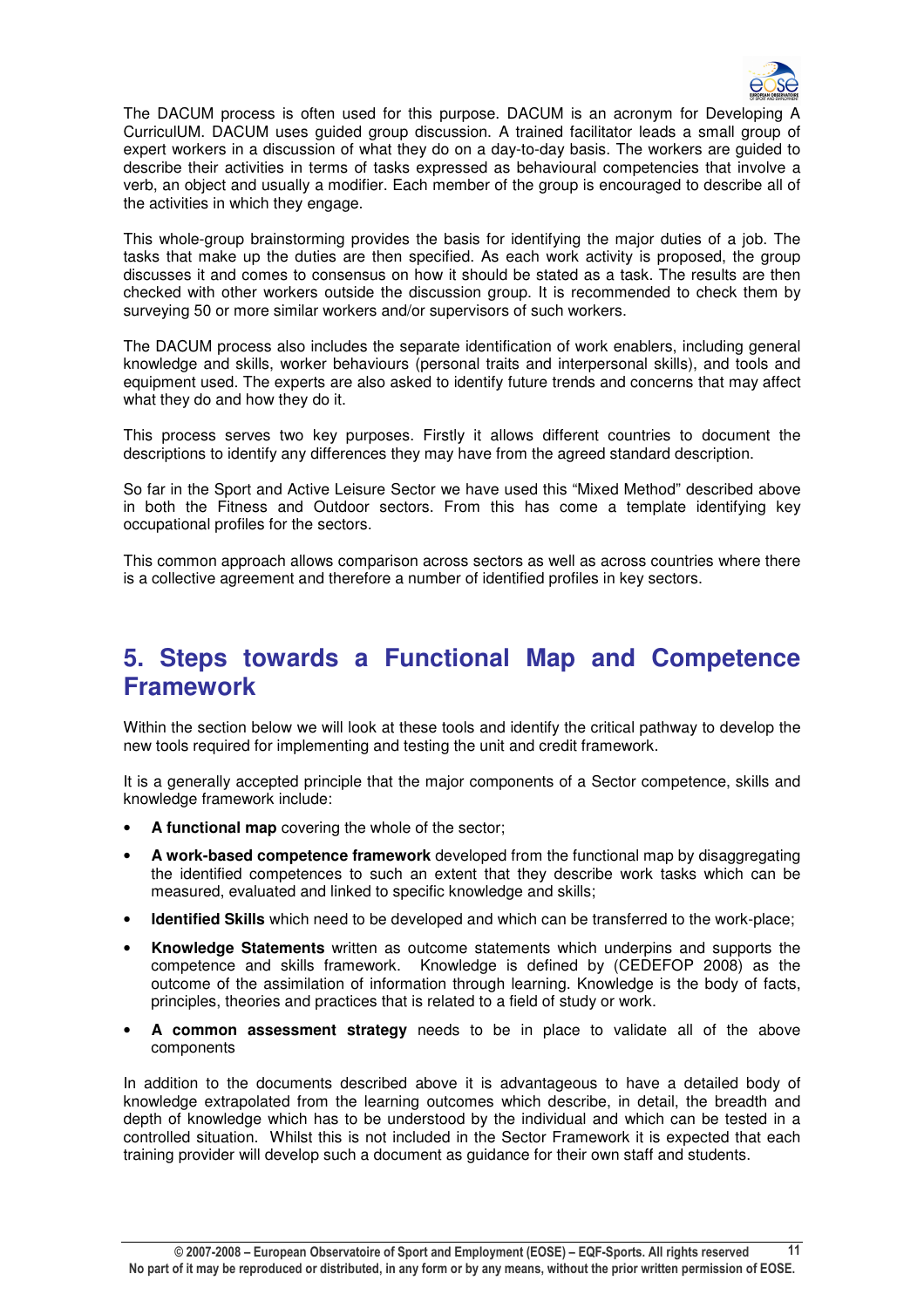

### **6. Functional Analysis**

### **6.1. New Methodology**

The fundamental change of economies and of the organisation of work affects also the methodologies for developing occupational standards. New methods for occupational analysis have been developed and attention has shifted from analysing discrete job tasks to analysis of broader occupational competencies.

Functional analysis is a method used to identify the required competencies of a productive function by means of a deductive strategy (it is not an exact method). By concentrating on the functions or results/outcomes instead of the activities, the descriptions produced are independent of the technology or methods used to achieve the function. In other words, instead of describing what people are doing, functional analysis **describes what people have to achieve**.

Functional analysis is a flexible method since the productive function may be defined at the level of an occupational sector, an enterprise, a group of enterprises or a whole sector of production or services. Functional analysis may be developed with different initial levels: an occupational sector (eg. Health and Fitness); mainstream occupations at various sectors (occupational safety and health); or an occupation (eg. Fitness instructor).

### **6.2. Functional Maps**

The functional map is the graphic representation of the results of the functional analysis. It is not a representation of work processes, but rather a representation of the necessary productive functions to fulfil the key purpose.

### **Figure 4: Functional Map**



Source: ILO/Cinterfor acceded in October 2007 at **http://www.ilo.org/public/english/region/ampro/cinterfor/temas/complab/xxxx/10.htm**

Functional map begins by establishing the key purpose of the productive function under study (as an outcome – what has to be achieved) and then questions are asked to find out what functions need to be performed in order for the previous function to be achieved.

If it is read from left to right we find the answers to "**How?**" a main function is carried out through performing the basic functions that compose it. Conversely, from right to left, we find the answer to "**What for?**" of each function, which is contained in the function of the immediately following level.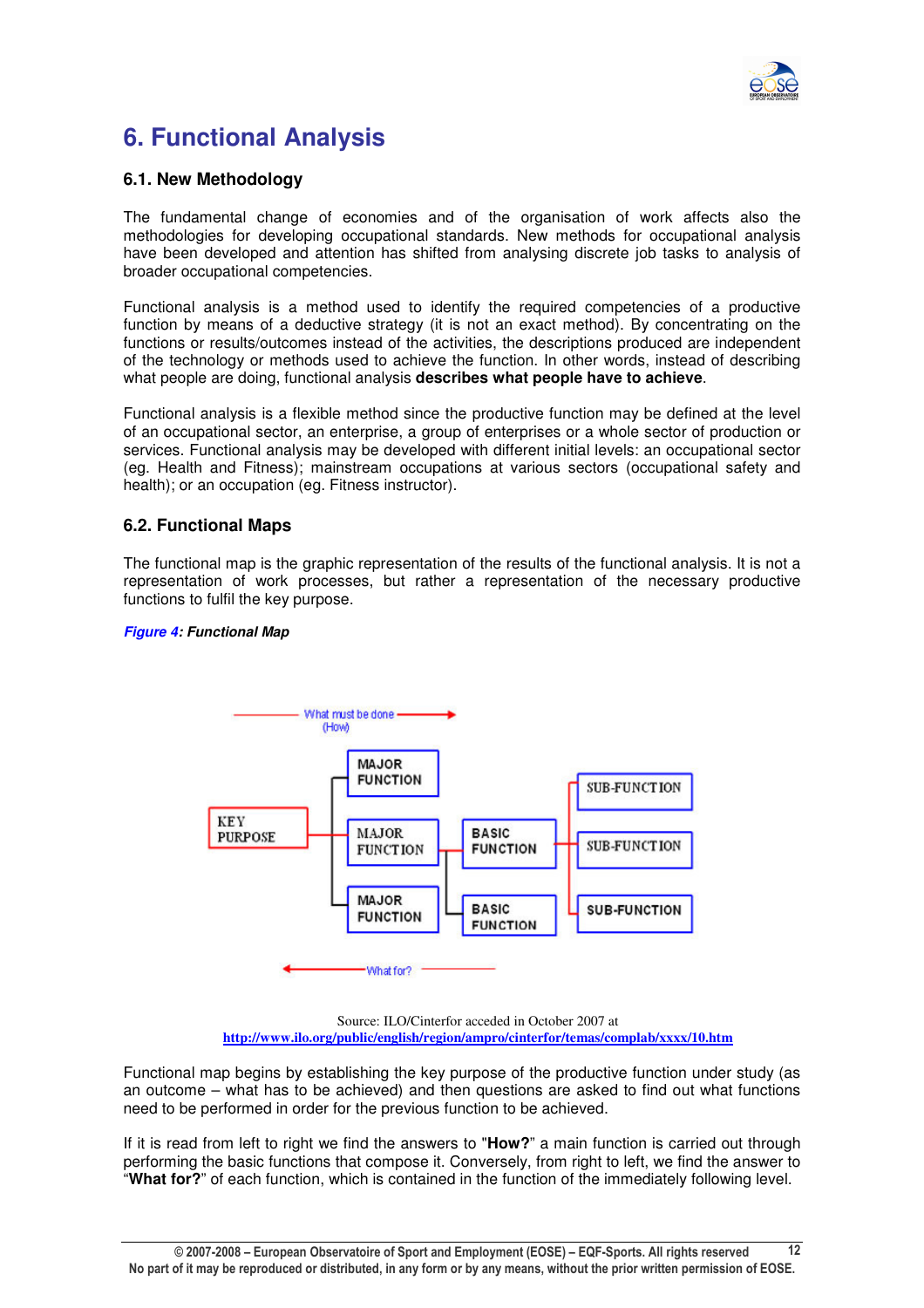

Some other general characteristics of functional maps are:

- Functions do not represent a hierarchy, but simply different and separate functions;
- Disaggregation of functions does not generally go beyond four or five levels;
- The final level of analysis is referred to as the 'Units of competency', which represent a specific action of the productive process;
- Unit of competency are further described in 'Elements of competency' (detailed aspects of function which are written in terms of "the worker will be capable of…");
- Codes are used to show the level of detail and position in analysis:

| Major functions (use a letter) | $\rightarrow$ 'A, B, C'       |
|--------------------------------|-------------------------------|
| Next stage (add a nr)          | $\rightarrow$ 'A1, B1, C1'    |
| Further stage (add another nr) | $\rightarrow$ 'A11, B11, C11' |

Functions in functional maps should be written in the form of a sentence, following a similar grammatical structure: the rule is to begin with a **verb** in the infinitive (preferably) which describes the action; then to describe the **object** on which the action is performed (using a noun) followed by the **condition** of action regarding the object (not always necessary).

The statements in functional maps follow the next similar grammatical structure:

| <b>ACTION</b><br>(a Verb)<br>Do what?     | <b>OBJECT OF ACTION</b><br>(a Noun)<br>To what? | <b>CONDITION OF ACTION</b><br>For what purpose?<br>With what? To whom?<br>What type?                             |  |  |
|-------------------------------------------|-------------------------------------------------|------------------------------------------------------------------------------------------------------------------|--|--|
| $Eg^3$ :<br><b>Provide and</b><br>improve | health and fitness related<br><i>activities</i> | that will meet the individual's needs,<br>help them achieve their potential and<br>enhance their quality of life |  |  |

#### **Figure 5: Grammatical structure of statements in functional maps**

### **6.3. Performance Criteria (Competences and Learning Outcomes)**

When the functional map is complete it should be concluded with the performance criterion, an extension of the functional analysis process, which includes the three specifications: employment specification (with identification of performance requirement and Range), training specification (with identification of Skills and knowledge) and assessment specification.

**Performance requirements** are a specification of what has to be achieved in employment to meet the outcomes described in units of competency (what the worker should be capable of...) and the **Range** describe the field of application, which are the tools, equipment, materials, methods or processes needed to achieve the performance requirements.

**Skills** are the evidence that proves performance has been achieved and **Knowledge** describes the necessary knowledge needed to achieve performance.

**The assessment specification** describes the quality with which performance have to be achieved.

 **3** Source: EHFA, *Setting the standards for the European Health and Fitness Sector* (2005), acceded in October 2007 in http://www.ehfa.eu/sect/lib/Library2.php?docatno=17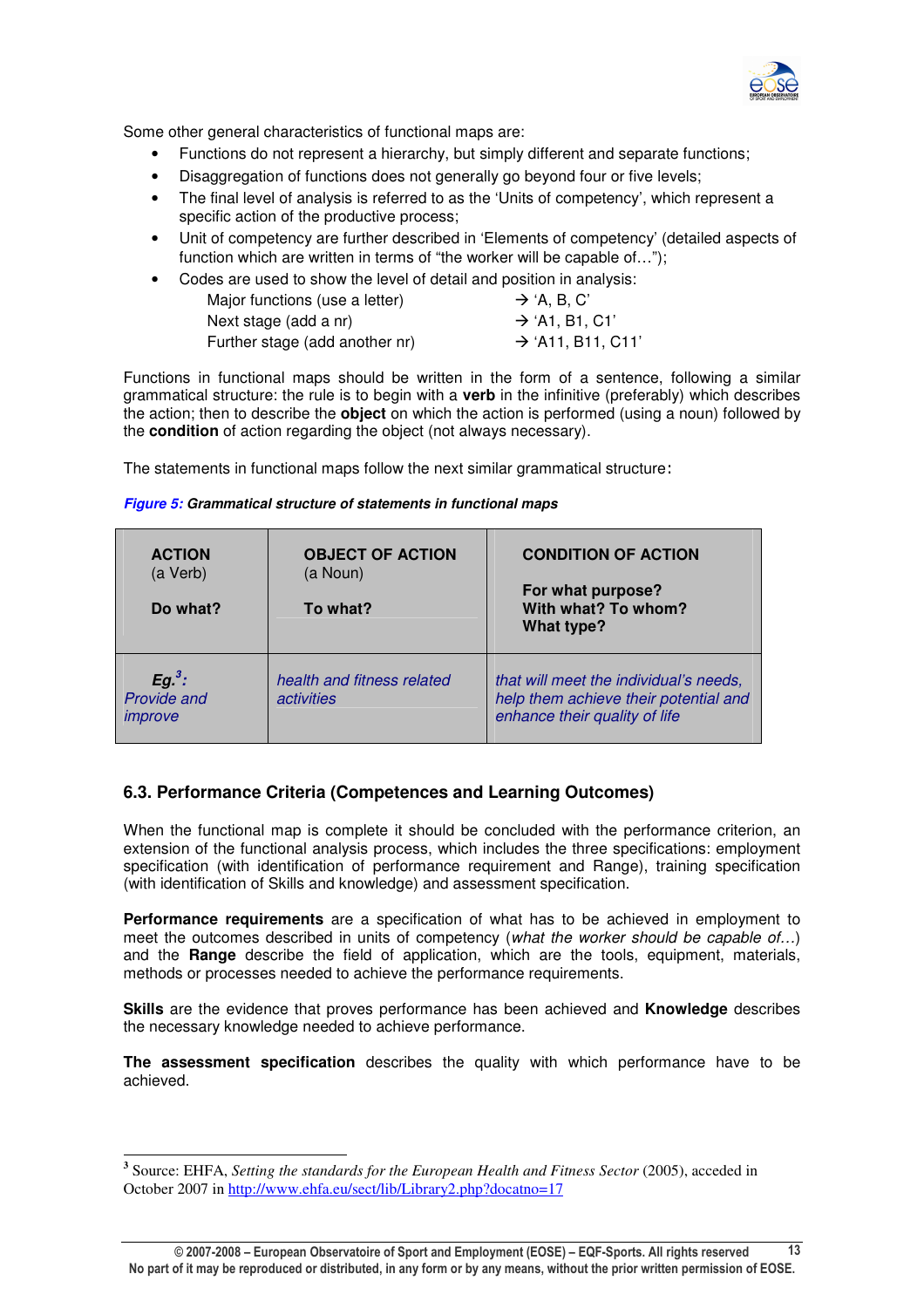

**Figure 6: Specifications included in Performance Criteria** 

| <b>EMPLOYMENT SPECIFICATION</b><br>(What people in employment are<br>expected to do) |       |  | <b>TRAINING SPECIFICATION</b><br>(What students in vocational<br>education and training must<br>learn in order to meet these<br>expectations) | <b>ASSESSMENT</b><br><b>SPECIFICATION</b><br>(How the<br>competences of the<br>students will be<br>judged) |
|--------------------------------------------------------------------------------------|-------|--|-----------------------------------------------------------------------------------------------------------------------------------------------|------------------------------------------------------------------------------------------------------------|
| <b>Performance</b><br>requirements<br>described as<br>workplace<br>competences       | Range |  | Knowledge <sup>5</sup><br>individuals<br>needs<br>to learn                                                                                    | <b>Evidence</b><br>needed to<br>demonstrate<br>competence                                                  |

In the following table there is an example of the performance criterion for a unit of competency from functional map of the European Health and Fitness Industry6 (B123:):

| <b>EMPLOYMENT SPECIFICATION</b>                                    |                                                                  |                                                                                                                                       | <b>TRAINING SPECIFICATION</b>                                  | <b>ASSESSMENT</b><br><b>SPECIFICATION</b>                |
|--------------------------------------------------------------------|------------------------------------------------------------------|---------------------------------------------------------------------------------------------------------------------------------------|----------------------------------------------------------------|----------------------------------------------------------|
| The performance<br>requirements                                    | The range                                                        | The skills the<br>The<br>individual<br>knowledge the<br>individual<br>needs to<br>learn to do<br>needs to learn<br>this<br>to do this |                                                                | The evidence<br>needed to<br>demonstrate<br>competence   |
| a) Deal effectively<br>with injuries and<br>signs of illness       | Injuries:<br>Illness:                                            | <b>Identify</b><br>injuries and<br>signs of<br><i>illness</i>                                                                         | <b>Types of</b><br>injuries and of<br><i>illness</i>           | Injuries and signs of<br>illness effectively<br>assisted |
| b) Follow<br>appropriate<br>emergency<br>procedures<br>efficiently | Materials and<br><i>instruments:</i><br>Emergency<br>procedures: | Apply<br>emergency<br>procedures                                                                                                      | Materials and<br><i>instruments</i><br>Emergency<br>procedures | Emergency<br>procedures<br>efficiently followed          |

|  |  |  | Figure 7: Example of Performance criterion (Deal with accidents and emergencies) |  |  |  |
|--|--|--|----------------------------------------------------------------------------------|--|--|--|
|  |  |  |                                                                                  |  |  |  |

Another more specified example of the performance criterion for a unit of competency from a functional map for a restaurant waiter7 (the key purpose is Prepare the restaurant, serve food and drinks and process accounts) is presented in the next table:

<sup>&</sup>lt;sup>4</sup> In the context of EQF, "skills" means the ability to apply knowledge and use know-how to complete tasks and solve problems. Skills are described as cognitive (involving the use of logical, intuitive and creative thinking) or practical (involving manual dexterity and the use of methods, materials, tools and instruments). <sup>5</sup> In the context of EQF, "knowledge" means the outcome of the assimilation of information through

learning. Knowledge is the body of facts, principles, theories and practices that is related to a field of work or study. Knowledge is described as theoretical and/or factual.

<sup>6</sup> Ibid.

<sup>7</sup> MANSFIELD, Bob, SCHMIDT, Herman (2001), *Linking Vocational Education and Training Standards and Employment Requirements. An International Manual*, Turin, European Training Foundation, p. 54-55.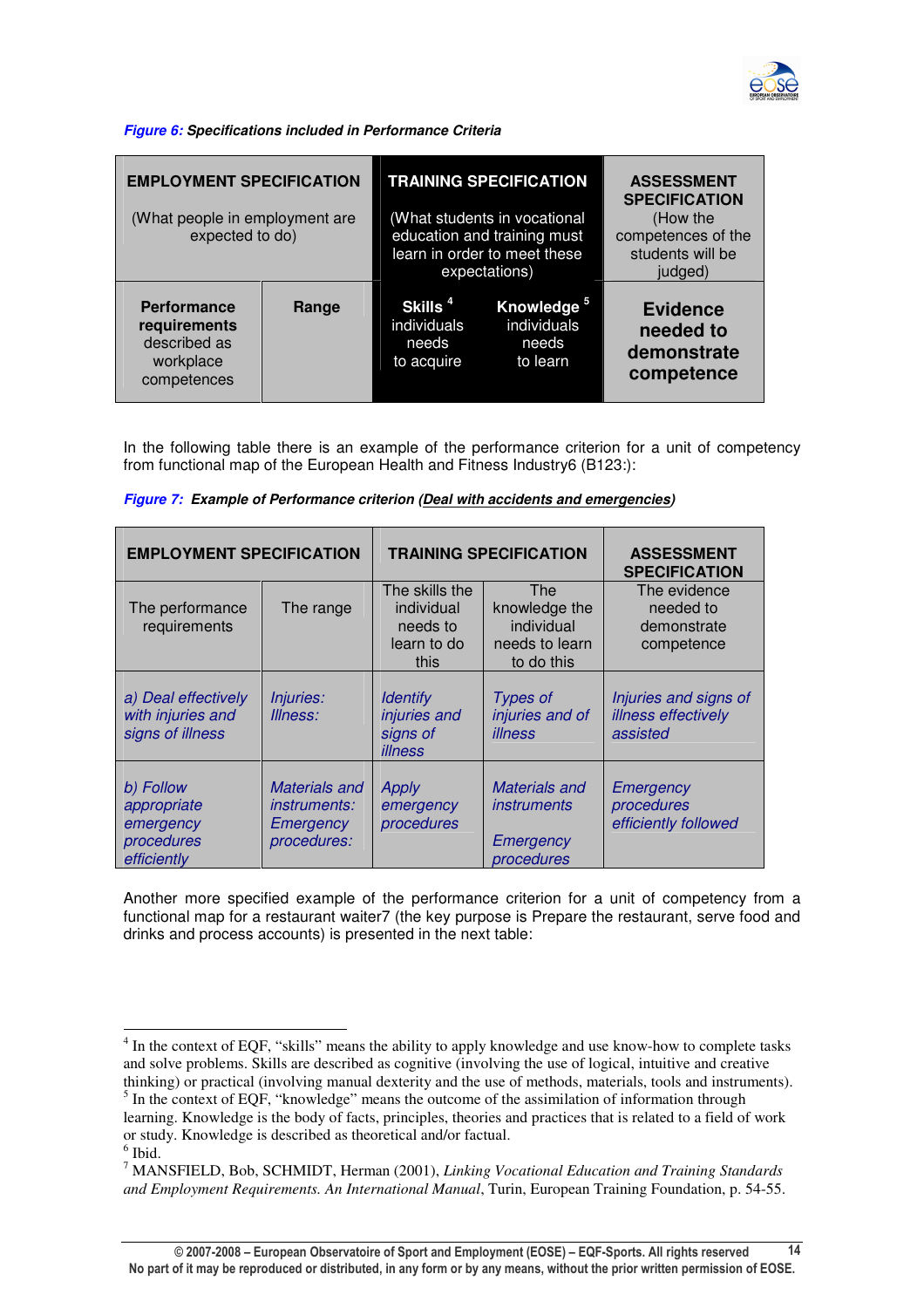

**Figure 8: Example of Performance criterion (Serve food and drinks to customers)**

| <b>EMPLOYMENT</b><br><b>SPECIFICATION</b>                                                                                                                                        |                                                                                                                                                |                                                                                                                        | <b>TRAINING</b><br><b>SPECIFICATION</b>                                                                                                                                                           | <b>ASSESSMENT</b><br><b>SPECIFICATION (*)</b>                                                                                                                           |
|----------------------------------------------------------------------------------------------------------------------------------------------------------------------------------|------------------------------------------------------------------------------------------------------------------------------------------------|------------------------------------------------------------------------------------------------------------------------|---------------------------------------------------------------------------------------------------------------------------------------------------------------------------------------------------|-------------------------------------------------------------------------------------------------------------------------------------------------------------------------|
| The<br>performance<br>requirements                                                                                                                                               | The range                                                                                                                                      | The<br>skills the<br>student<br>needs to<br>learn to do<br>this                                                        | The knowledge<br>the student<br>needs to learn<br>to do this                                                                                                                                      | The evidence needed to<br>demonstrate competence                                                                                                                        |
| a) Welcome<br>customers<br>politely, take<br>and store coats<br>and other<br>personal items                                                                                      | Customers:<br><i>individuals,</i><br>groups,<br>special needs<br>(disability)<br>Storage of:<br>garments,<br>bags,<br>briefcases,<br>valuables | Recognising<br>and<br>responding to<br>customers'<br>special needs<br>Effective<br>communicatio<br>n with<br>customers | The<br>characteristics<br>and needs of<br>different types of<br>customers<br>The principles of<br>effective<br>communication<br>Storage of<br>customers<br>property and legal<br>responsibilities | Customers (as stated in the<br>Range) welcomed politely and<br>personal items stored<br>State the principles of effective<br>communication in dealing with<br>customers |
| b) Check<br>reservations,<br>offer options<br>where tables<br>are not<br>available and<br>show customers<br>to a table                                                           | Options:<br>waiting for a<br>table to clear,<br>later<br>reservation,<br>suggesting an<br>alternative<br>restaurant                            | <b>Effective</b><br>communicatio<br>n with<br>customers<br>Interpreting<br>reservation<br>books                        | The principles of<br>effective<br>communication<br>Reservation<br>systems                                                                                                                         | <b>Reservation records</b><br>Options offered as stated in the<br>range                                                                                                 |
| c) Take orders<br>for drinks                                                                                                                                                     |                                                                                                                                                | Clear and<br>accurate<br>recording of<br>information                                                                   | <b>Types of drinks</b><br>typically served in<br>restaurants                                                                                                                                      | Drinks orders taken                                                                                                                                                     |
| d) Take orders<br>for food, explain<br>menu items<br>accurately,<br>inform<br>customers<br>about special<br>aisnes and<br>advise on<br>customer<br>choice when<br>asked to do so | Taking orders:<br>for passing on<br>to the kitchen,<br>personal<br>service (e.g.<br>sweet trolley,<br>cheese board)                            | Effective<br>communicatio<br>n with<br>customers<br>Advising and<br>explaining<br>clearly<br>Personal food<br>service  | The principles of<br>effective<br>communication<br>Characteristics of<br>dishes offered on<br>the menu.<br>including special<br>items, regional<br>dishes, etc.                                   | Food orders taken for all courses<br>Menu items explained<br>Personal food service as stated<br>in the range                                                            |
| e) Pass orders<br>on to the<br>kitchen and<br>monitor the<br>progress of the<br>preparation of<br>dishes                                                                         |                                                                                                                                                | Passing on<br>information<br>accurately<br>Checking on<br>progress                                                     | The principles of<br>effective<br>communication<br><b>Kitchen</b><br>procedures                                                                                                                   | Food orders passed on                                                                                                                                                   |

(\*) The assessment specification identifies both what the student must do and the knowledge which must be tested. Descriptions of what the student must  $do -$  usually to produce something which will be inspected or observed – always start with a NOUN (e.g. Table, Food). The knowledge to be tested always starts with a VERB (e.g. State). Methods of assessment are not described, only what will be assessed (how the assessment will be made is determined locally).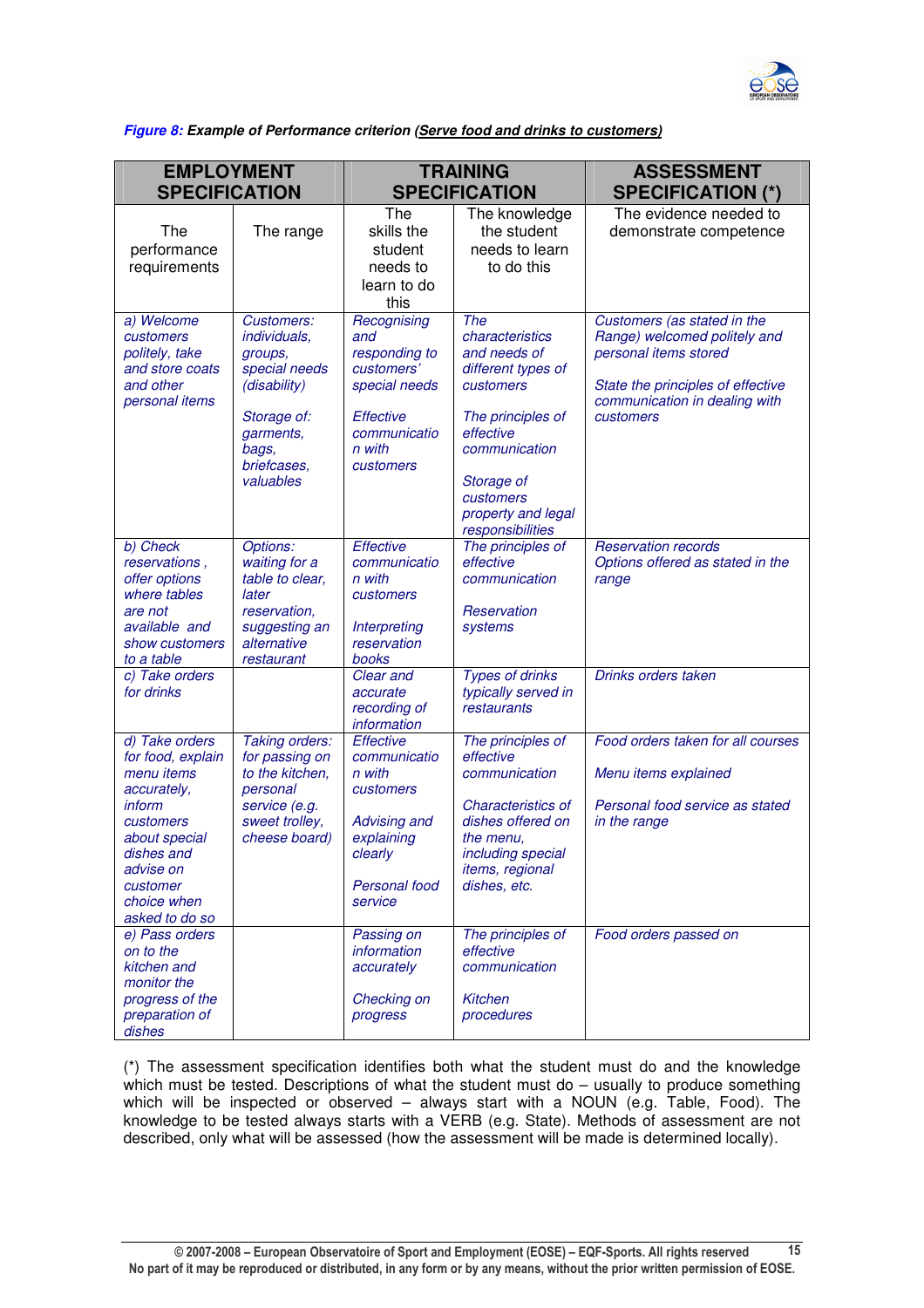

### **7. The Workplace Competence Framework – An example from Fitness**

### **7.1 What is a Competence Framework and how does it work?**

Workplace competence standards can be equated to measurable industry benchmarks in that they specify what workers must be able to do at different levels of qualification or job responsibility. They should relate to recognisable job roles within the industry. The key areas identified in the Functional Map were derived following a functional analysis of the professional role and responsibilities of the workers within the broader industry framework. The competence framework is the most disaggregated and detailed section drawn from the functional map and should be developed to include clear detail of the skill, range and the knowledge required for and delivered by that individual unit.

As an example the health and fitness instructor competence framework is based on **Unit B1** from the **functional map** and is a framework that specifies the minimum skills and competencies required by the instructor to safely carry out the instructional role at different levels within the European Health and Fitness Industry. The competence framework is accompanied and supported by the knowledge frameworks which outline the knowledge necessary to support the minimum standards for these skills and competencies and here we see the introduction of levels in the learning process which in this case are shown as **EQF 3 Fitness Instructor and EQF 4 Personal Trainer**. Together with the assessment mapping document these allow training providers around Europe to match their qualifications to the agreed industry standards.

It should be noted that a competence framework allows for workers to be assessed in the workplace as to their competence against the competence framework where normally units are grouped together to form a recognised occupational role. For this to happen there needs to be competent assessors in the workplace or specialist assessors brought in to observe and assess the competence of an individual. The primary purpose of the Workplace Competence Framework at the European Level however is to set a benchmark of competence, skills and knowledge by which training providers can measure themselves to demonstrate that they are producing a cohort of individuals with the correct minimum competence to enter the labour market. It can also be used to check that those already in the industry have the up to date skills and knowledge to continue to call themselves professionals.

### **7.2 How is the Competence Framework structured?**

The competence framework in Fitness is divided into the following components:

### **I. Units B1.1 to B 1.7**

The framework is made up of seven functional units, each unit relating to one of the key roles or functions of the health and fitness instructor in the workplace.

### **II. Competencies**

Each unit is made up of blocks of competencies that the instructor must have to safely and effectively fulfil the key role or function. The competencies refer to the ability of the instructor to consistently apply knowledge and skills to a set standard in a variety of work situations. Competencies are descriptions of general outcomes from the performance of work related functions in one of the key roles of the health and fitness instructor.

### **III. Skills**

Underpinning each competency is a range of skills that the instructor must possess and demonstrate to provide evidence of competent performance. Skills are detailed specifications of what must be demonstrated and together with the competencies, they form the minimum standards.

### **IV. Range**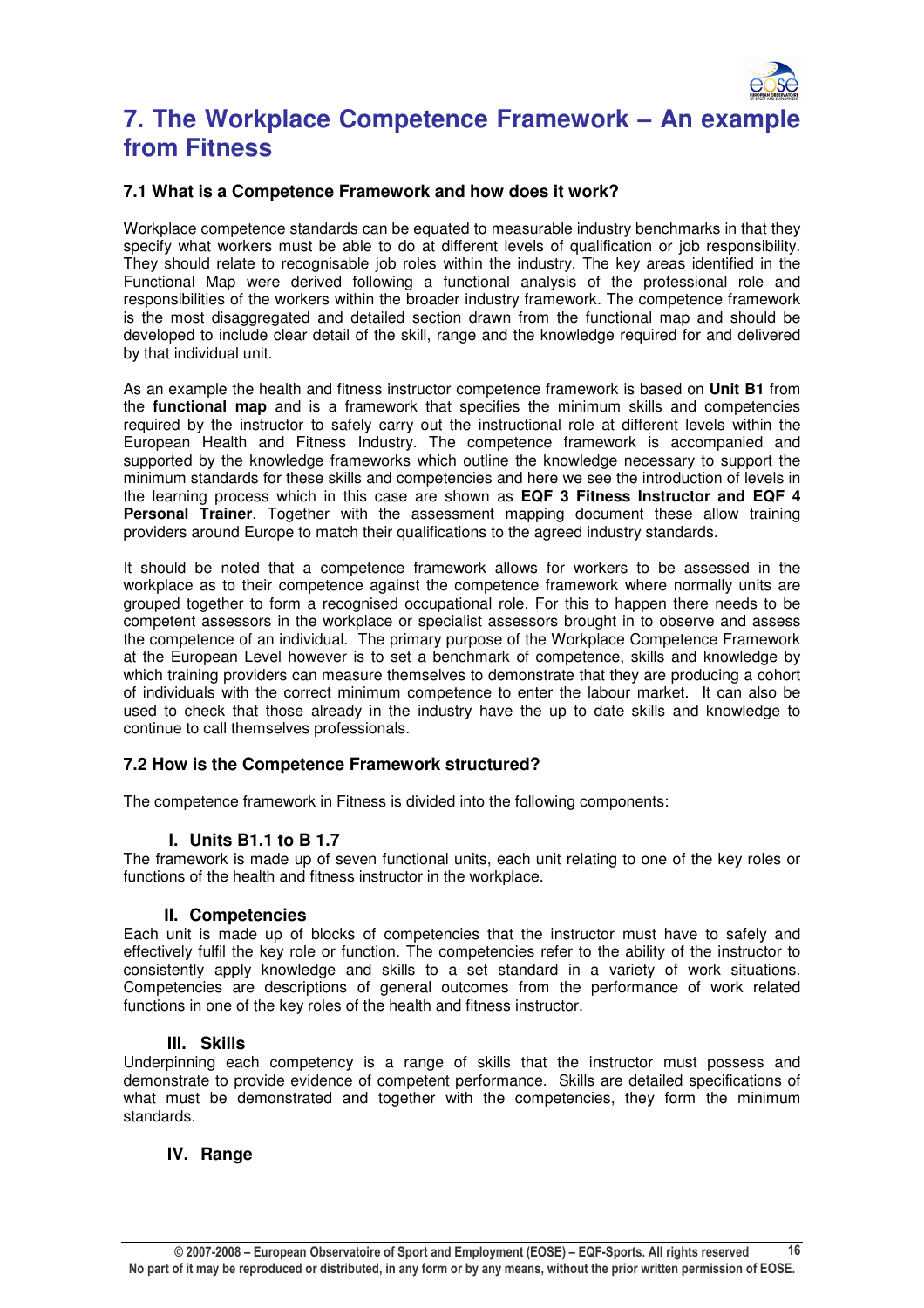

Range, as the name suggests, is the coverage of the work identified in the competence statement when testing a particular unit competence, and the associated skill.

An example from Fitness is to "Collect information about your clients using approved methods. For clients the range is specified as: experienced, inexperienced, mixed ability, low fitness, individuals, groups.

### **V. Knowledge**

Knowledge is the outcome of the assimilation of information through learning. Knowledge is the body of facts, principles, theories and practices that is related to a field of study or work (Cedefop, 2004; European Commission, 2006a).

### **VI. Levels**

Levels can be denoted by Occupational title but are more frequently now described by allocating a notional level from the EQF eight level framework using the common descriptors. By identifying the key words in the descriptors and mapping those to the occupational standards and supporting knowledge a level can be identified. It can be advantageous to develop an interpretive document which sits between the EQF descriptors and the sectoral frameworks and extrapolates the generic EQF descriptors into sectoral language. It should be noted that many of the competences identified in the functional map are similar for each level and the differentiating factor is the knowledge breadth and depth of detail linked to the particular competence which differentiates one level from another.

### **8. The Knowledge Framework – in support of workplace competence**

The knowledge framework should reflect the theoretical and practical outcomes required to support a unit of competence.

The knowledge framework is expressed in terms of required outcomes and is cross referenced to the competencies and skills in the competence framework.

The knowledge is what you must know and understand in order that a skill can be developed and a competence demonstrated. This can be either directly linked to a specific competence or shown in a separate document as in the Fitness model. The separate document mapped back to the competence framework allows one knowledge outcome to be identified as supporting any number of competences relevant to this particular outcome without repeating the individual outcomes many times.

It should be noted that in the **common assessment strategy,** discussed later in the guide, developed for the purpose of accrediting training providers there is a third way of presenting the competence framework which better reflects the learning units and modules used by training providers but these units still relate back to the competence framework and from there to the functional map to ensure that all the knowledge in the framework is a requirement of skill and competence development not an additional but an essential piece of learning.

### **9. Developing a Learning Outcome Structure using Units, Credits & ECVET Principles**

### **9.1 Definition of Learning Outcomes**

The set of competence, skills and knowledge an individual acquired and/or is able to demonstrate after completion of a learning process (Cedefop, 2003).

How does the framework accommodate differences between qualifications & training programmes?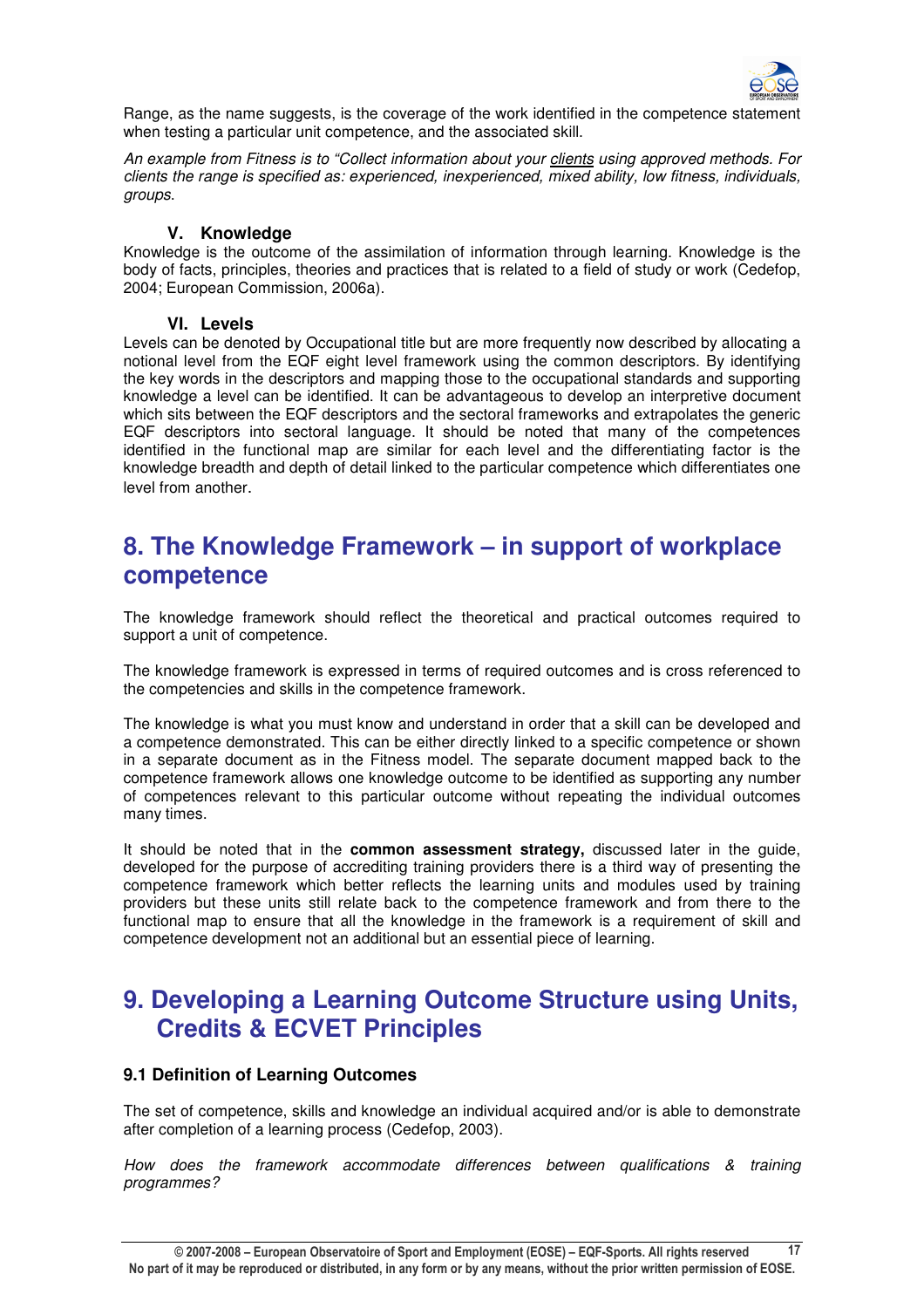

While the framework outlines the **minimum** core competencies and skills required to carry out specific roles it should be flexible enough to allow individual European countries and training organisations to interpret and apply the model to their own National standards. For example, the model should accommodate differences between countries, training programmes and qualifications regarding the range of disciplines and modes covered at the different levels and occupational areas of the framework. The aim of the model therefore is not to specify which options should be covered on any training programme, but to specify the minimum competencies, range and skills that are required by the job.

### **9.2 Definition of a Learning Outcome Unit**

A set of knowledge, skills and competence which constitute a part of a qualification. The unit can be the smallest part of qualification that can be assessed, validated and possibly certificated. A unit can be specific to a single qualification or a common to several qualifications (Cedefop, 2003).

As indicated in an earlier section this definition is only fulfilled in the Sport and Active Leisure Sector when you combine the knowledge outcomes with the workplace competences and skills they support.

### **9.3 Identification of Units of Learning**

The initial task in developing units should be to review the current tools and instruments already available to the sector to establish their value and currency when developing a unit and credit framework. The goal should be to identify and define **meaningful and transferable** units and allocate a credit value to those units.

What do we mean by meaningful and transferable units? Realistically, you are looking at a practical scenario, where one training provider from one country could work with a training provider from another and where students would transfer between the providers for their training experience. Units need to be meaningful for one provider to acknowledge and recognise the value of the unit in the journey of the student towards full competence. This is a notoriously difficult area and one which in the University sector has proved successful but this has not been the case in general in the vocational area across Europe.

Training for workers in the Sport and Active Leisure Sector comes from a variety of education institutions across Europe including higher education, further education and private training providers. The sector occupational standards represent the minimum knowledge, skills and competence that a worker needs to be able to perform the role identified in the occupational description. In order to ensure the transferability of learning and achievement, those developing a unit and credit framework have to consider the practicalities of chunks of learning that could stand alone but be part of a the bigger suite of learning opportunities that make up the whole occupation.

Training providers across Europe would need to understand exactly what had been achieved if a learner transferred either from one training provider to another or from one country to another or from one employer to another. This could be confirmed through a "Memorandum of Understanding" or mutual trust discussed next in Section 14.4.

In the example of Fitness it was acknowledged that the Health and Fitness Industry required Fitness instructors to have a basic knowledge and understanding of the human body and how it works and the ability to apply this knowledge in a range of disciplines to a range of individuals. The depth of knowledge required is different for the basic and advanced instructor, not surprisingly the advanced instructor/personal trainer needed a deeper understanding of the human body to be able to provide complex and varied programmes of exercise to progress and regress exercise to meet the disparate goals and needs of an individual. Therefore the health and fitness knowledge learning outcomes were deemed to be an appropriate transferrable unit that would underpin the disciplines identified.

For a more detailed understanding of the generic approach to ECVET please consult the "Recommendations produced by the European Commission in April 2008" http://ec.europa.eu/education/lifelong-learning-policy/doc50\_en.htm.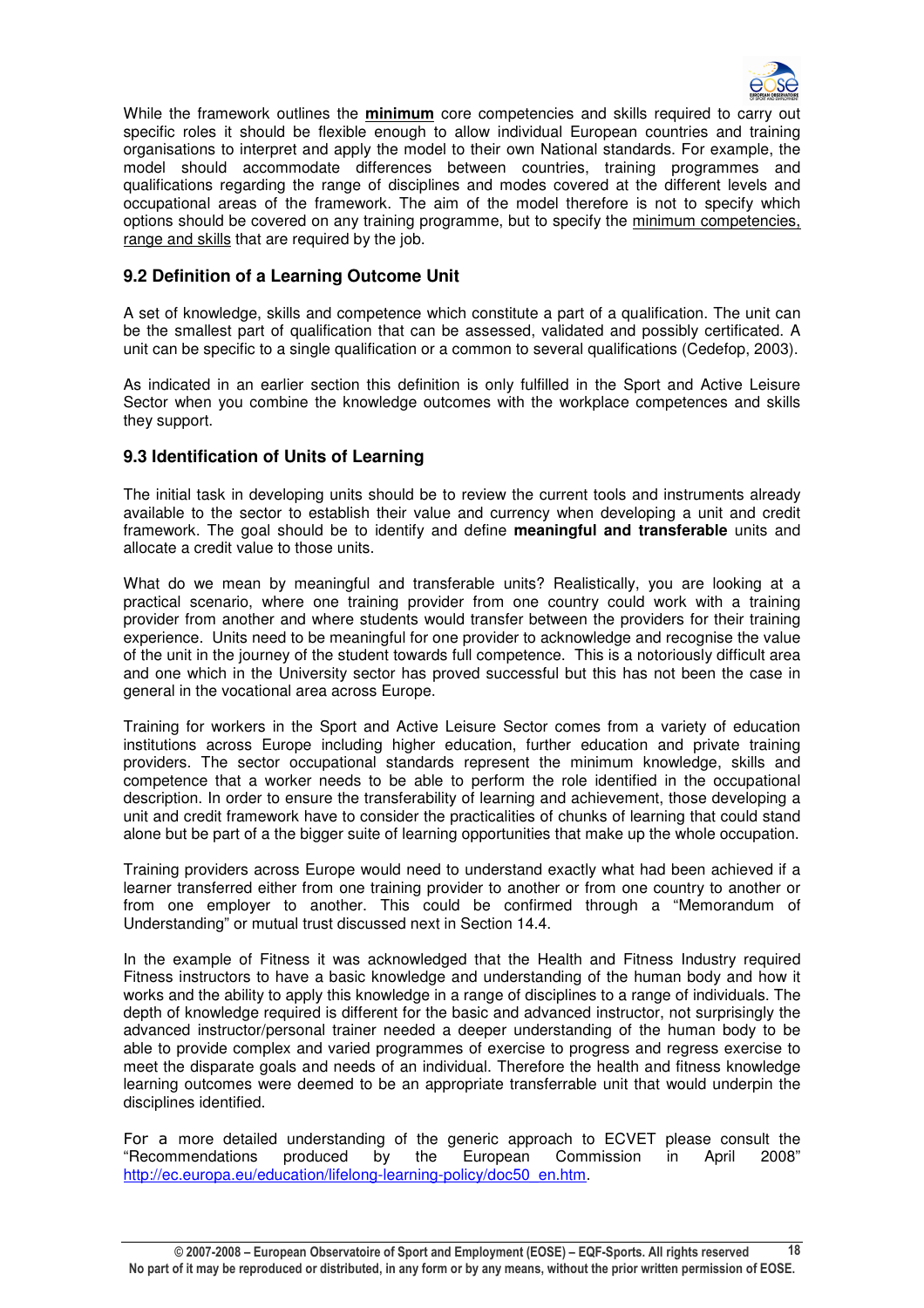

### **10. The Allocation of Credit**

Once the units have been agreed the discussion related to credits can commence. The first discussion should centre on the numeric calculation of **credit related to hours** versus **the weighting of units against each other**. It should be recognised that these two areas are not mutually exclusive, and that each could be considered as an indicator of value within a credit framework, but for the Health and Fitness Sector it was felt that the more pressing requirement was to demonstrate to students, employers, and training providers the depth of learning required for each of the occupations identified and its purpose. A credit framework based on hours of study was therefore felt to be the priority.

Providing initial training to workers in the Sport and Active Leisure Sector to acquire a Licence/Certificate to practise is often a competitive commercial business across the whole of Europe. Training providers compete with each other to attract students into their programme, and students are presented with a bewildering array of programmes without any concrete mechanism to compare one with the other. It is therefore an opportunity for a unit and credit framework to identify that common mechanism for training providers to demonstrate the breadth and depth of their programmes and at the same time to identify within the programmes the key learning outcomes, and competences as identified in the Accreditation framework and which could then be transferrable and verified by different providers offering a range of accredited units from the framework.

Therefore the calculation of credit should represent the total number of student average workload hours needed to achieve the relevant knowledge, competence and skills for the role. This is inclusive of face to face formal learning, informal learning, revision time and practice time etc. These are called 'Student Average Workload Hours (SAWHs). Two approaches can be used to identify the total number of SAWHs required to achieve the learning outcomes.

### **10.1 Approach One**

The first approach is to look at the units from an overall perspective and agree the amount of time the average student would need to achieve the knowledge and competences for a specific discipline (example: Basic Gym). In Health and Fitness this was discussed and finally agreed a ratio of 3-1. This meant that for every taught (face to face) hour there would be a requirement for a further 3 hours of revision, informal learning, practice, etc. time in order to gain the knowledge and skills. This was an intuitive guess on the part of those developing the framework based on a huge amount of experience in the delivery of these types of programmes.

### **10.2 Approach Two**

In this approach, the units can be broken down into the learning outcomes and then each learning outcome can be allocated a total number of SAWHs.

For the Health and Fitness Sector the final decision was to use approach two. This was based on extensive research of credit allocation in Europe. They felt that many higher education institutions allocate credit on a very intuitive, ad-hoc basis. It was important for EHFA that they were able to provide a strong rational for the allocation of credit that stood up to European scrutiny but they wanted to adopt an allocation method which would be compatible across all **8 EQF Levels** and so they proposed that a unit would have the value of 24 credits. The UK is a country that is undergoing significant change to the education framework in relation to credit. The existing 'National Qualifications Framework' is currently being changed to the 'Qualifications and Credit Framework. As the new name suggests, there is a serious amount of work being carried out in the UK to ensure a trusted and consistent framework is achieved. To accomplish this aim training on 'best practice' in the allocation of credit is being offered and is indicative of the work that is going on in the UK to ensure that credit is awarded fairly and consistently.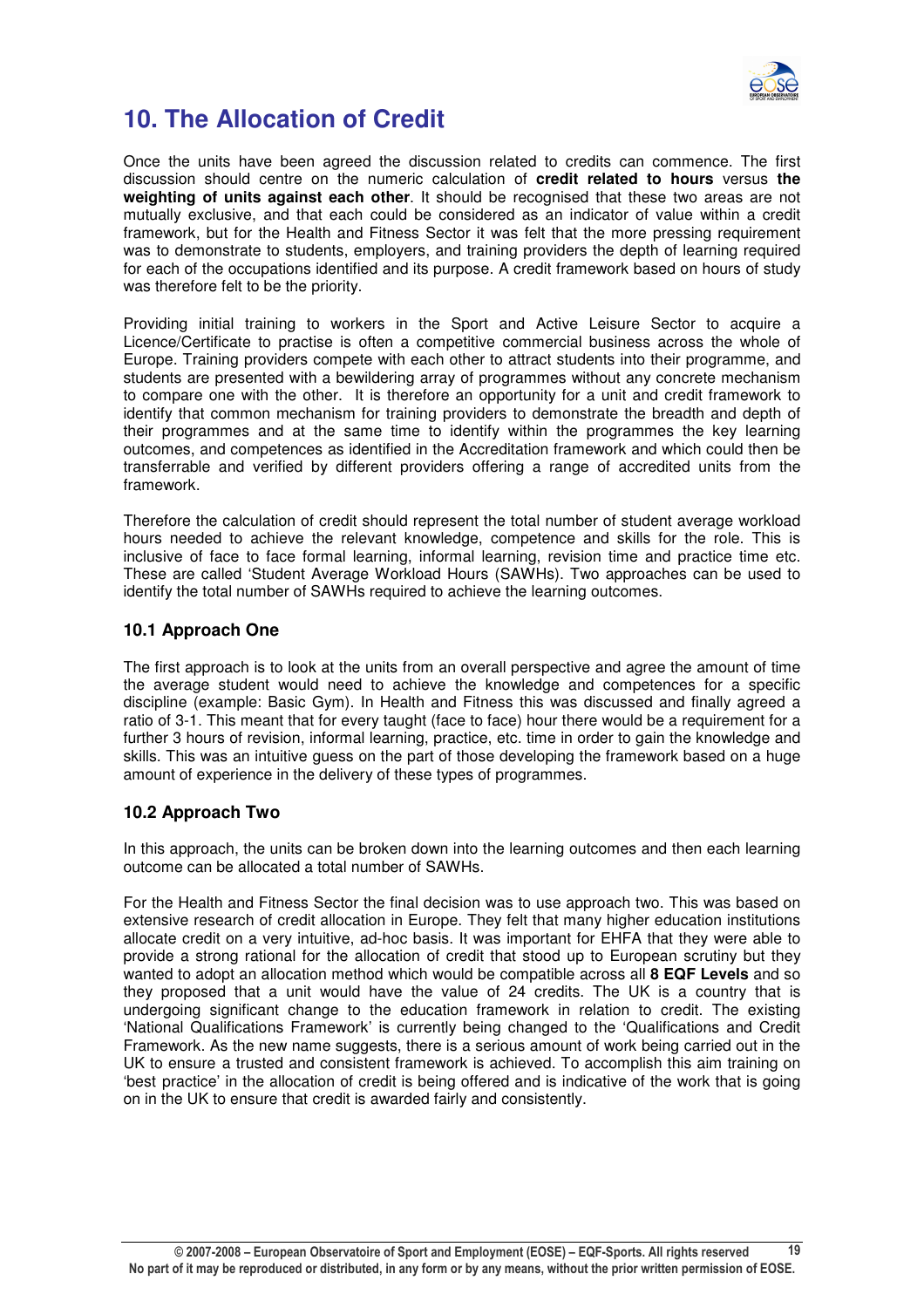

**Figure 9: ECVET-Fitness project definitions**



### **11. European Unit and Credit Frameworks and the Transfer Systems**

There appear to be several systems for calculating credit across Europe, for example the UK has decided that one credit is equal to 10 student average workload hours. As this is a project based in Europe with outcomes that will be taken up by Europeans is was decided to test the possibility of using the European Credit Transfer System for the European Health and Fitness Association Unit and Credit Framework. In this ECTS system one credit is equal to 24 student workload hours. The rationale for this decision was the desire to use one single unit and credit framework developed by the project partners across all levels of the EQF. In doing so the sector would be able to compare and contrast the varied qualifications alleging to prepare individuals to enter the Fitness industry as Fitness professionals and thus giving them their "Competence to Practice". It was acknowledged that those preparing individuals in the Higher Education Sector were doing so with a primary purpose of awarding first degree status but the group felt that even here it was not unreasonable for HE Institutions to demonstrate that the essential competence, skills and knowledge identified in the EHFA Framework was being delivered and therefore that these individuals would be recognised by employers as competent to enter the labour market and thus be awarded their "License/competence to Practice". If this were to be possible then it seemed unhelpful to create a mechanism which was incompatible with the existing credit framework in higher education.

It is accepted that much of the work undertaken in ECTS was based on inputs and curriculum values rather than outputs and learning outcomes but nevertheless it was agreed that as many institutions had now converted their qualifications across to learning outcomes and still used the ECTS framework to calculate credits it would be beneficial to our framework to use this mechanism to calculate the notional time a student would take to acquire the knowledge and practice the skills identified in the EHFA Accreditation Framework.

### **12. Mobility and Mutual Recognition**

Mobility and mutual recognition are two issues which can be considered vital to consider in a VET system. Within this guide it has been possible to consider both of these areas but not to fully evaluate the potential barriers.

The area of mobility is a real possibility for those developing unit and credit frameworks. Consideration should be given to the possibility of students from those training providers who had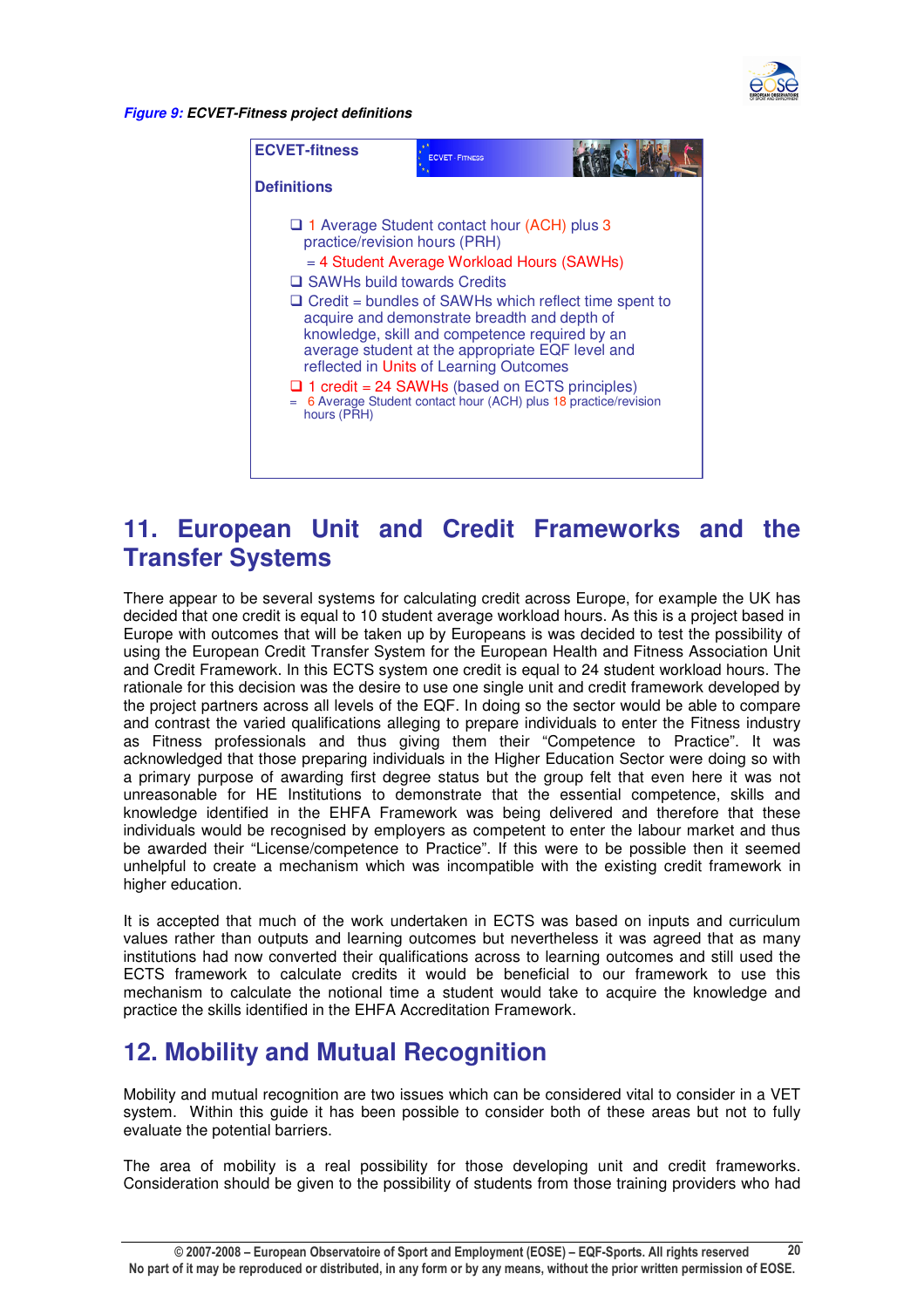

undertaken sector accreditation being able to undertake part of their qualification and therefore unit accreditation with another provider from another country. This is a relatively new area for VET especially those of us looking at this area from the sector perspective.

Consideration should also be given to the possibility of undertaking units and learning in a foreign language or to use English as a common language when delivering some of these units of learning. The feasibility of this is outside the scope of this guide and would require further work and potentially a new project to develop this initiative in a more detailed form.

The section above looks at the mobility of those striving to achieve their "Certificate to practice". For those already in the workplace the situation is quite different and already we see quite an active European labour market for workers in the Sport and Active Leisure Sector. This is covered in detail in next Section 13.

A further development has been to consider the proposal for the creation of the EOSE Unit Databank (UDB). The concept is that sectors developing a unit and credit framework such as in Fitness and the soon-to-be completed Outdoor framework will be able to add units to the UDB. These units will be quality assured based on the common credit mechanism and available for transfer to other sectors and qualifications within the Sport and Active Leisure area. Units such as the Health and fitness knowledge could well have a home with an Outdoor qualification or a qualification for coaches and the unit developed in the Outdoor sector related to customer service could well be appropriate in Fitness. In this way we envisage that workers within the Sport and Active Leisure area will be able to develop multiple career pathways based on common units and competences.

### **13. Quality Assurance**

Quality Assurance constitutes a challenge for Europe, either in a technical sense, or particularly in the light of political and ideological approach and harmonization of procedures for training and accreditation in several countries of the European Union, with consequent implications for recognition of qualifications and the natural mobility of professionals in Europe.

Sport and training for sport has had a major impact on the systems of higher education and vocational training in Europe. Thus, we can bring in some of the high standards of quality assurance on the programs of higher education institutions that have been good practices of evaluation and accreditation.

The fundamental concepts are the transparency, the credibility and the confidence. The clarity of procedures, the transparency of criteria and the law contradictory are important to promote a healthy atmosphere of openness and honesty. Thus, if the players work in a credible manner, with intrinsic validity of knowledge and professional competence, and the processes are transparent, there will be conditions for the players to have confidence in quality assurance.

The sport professional sector, in general, is very corporate and examines the various processes involved in quality assurance. If so, the economic interests and the lack of impartiality can compromise the system itself. However, the benefit to the industry is clear, through a very valid registration for potential employers, to guarantee the employability and the social recognition of the quality assurance. Thus, it is relevant to us as the approach through the presentation of models capable of immediate implementation focused on this specific sector.

We present a common assessment and a mapping strategy to ensure that the appropriate and consistent data, with the right explanation of the implementation mechanisms, are available and involved in the accreditation process, as we can understand on the following lines.

### **13.1 Mapping Toolkit and Common Assessment Strategy**

A Mapping Toolkit and Common Assessment Strategy are vital documents in achieving a quality assurance system in a sector at the European level. These documents are related to the "evaluation" and "accreditation" of actual qualifications being delivered by training or education providers. The monitoring of Quality Assurance is concerned with promoting confidence amongst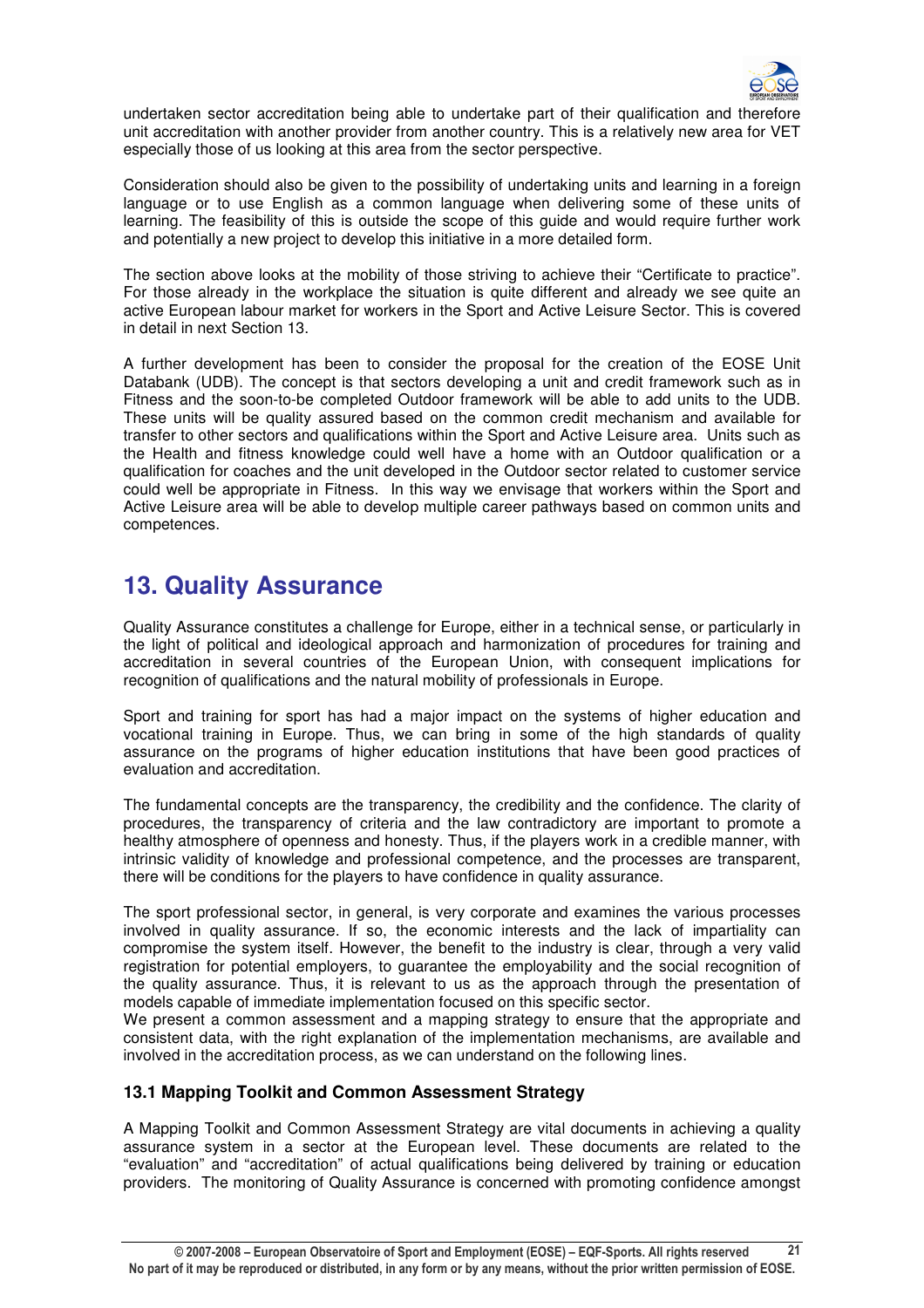

employers, professionals, providers and the public that a programme of learning has met an agreed standard. It is particularly important that it can be proven, via a system of 3rd party verification that providers and their qualifications are meeting the standards and expectations of the sector as defined in the functional map and competence framework.

The following diagram shows how training and education providers can interact with the competence framework.

### **Figure 10: Five Step Model**



### **13.2 Mapping Toolkit in detail**

Through the process described in the earlier sections a sector will have articulated all the skills, knowledge and competence required to work in the sector. This is contained in the agreed Competence Framework. A key part of the Quality Assurance process is the sector being satisfied that individual qualifications "cover" all the skills, knowledge and competence required by the sector.

The easiest way to ensure coverage of the European standards in an individual programme of learning is to expect the training or education provider to "map" their qualification to the learning outcomes contained in the Competence Framework at the relevant European Qualifications Framework Level. This mapping can be facilitated by a Mapping Toolkit. The Mapping Toolkit will include all the units within the Competence Framework.

The way in which a sector expects providers to "map" and show coverage of the Competence Framework may differ from sector to sector. One way of allowing providers to map to the Competence Framework is via a document which lists all the knowledge, skills and competencies on one side of the page, with a blank column on the other side to allow the providers to insert the part of their qualification that maps to that part of the standards, this could be listed by page, chapter, module or day.

A sector could also decide not to produce a document with a blank column and could simply ask providers to map to the European standards and provide confirmation that they are all included in the learning programme or qualification.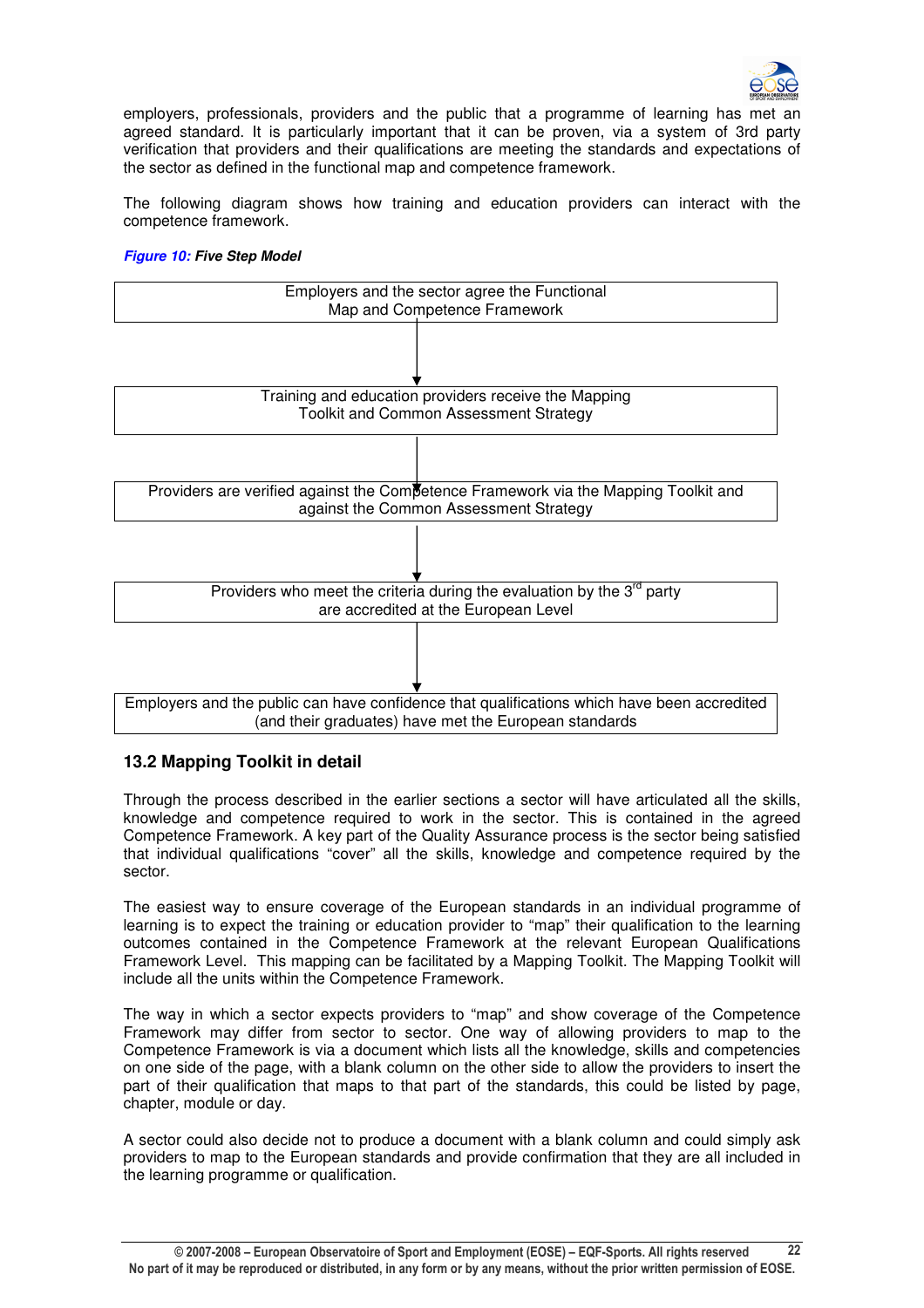

### **13.3 Common Assessment Strategy**

The Common Assessment Strategy sets out the requirements for assessment within qualifications which gives further confidence to the sector that not only has the Competence Framework been included in the course manuals and teaching but that the key elements of knowledge, skills and competence have been assessed to a consistent standard across Europe. The Common Assessment Strategy ensures that graduates from quality assured qualifications can perform at work to the standard agreed by the sector.

In addition the Common Assessment Strategy sets out some of the requirements for quality assurance and delivery which have been agreed to be important at the European level and to ensure consistency between qualifications and a quality experience of students.

All elements of the Common Assessment Strategy would be verified by the relevant 3rd Party Verification system in place in the sector.

The Common Assessment Strategy can be divided in to the following headings, each of which is expanded below:

- Facilities and Equipment
- Support Systems
- Occupational Competence of Tutors and Assessors
- Occupational Competence of Quality Assurance Staff
- **Evidence Requirements**
- Practical Assessment

### **Facilities**

To provide a quality student experience it is necessary for a provider to ensure that qualifications are taught and assessed in appropriate facilities. This will often include access to a classroom and in some cases may include specialist facilities such as a gymnasium or a golf course. The exact requirements for facilities can be set by the sector and verified by a relevant 3rd Party.

### **Equipment**

As with facilities a sector can determine what specialist equipment may be needed to teach and assess in a particular subject area. For example in the fitness sector this will include a range of cardio-vascular and resistance training equipment.

### Support Systems

For a qualification to gain sector support the sector could reasonably expect that the support systems available to students reflect good practice. This would include policies for complaints and appeals and for ensuring that there is no discrimination of students and that everyone has an equal chance to succeed on the course.

Occupational Competence of Tutors, Assessors and Quality Assurance Staff

A sector at the European level can expect that tutors, assessors and quality assurance staff involved in qualifications approved across Europe are qualified and competent to teach those qualifications. The sector may wish to outline the minimum level of qualifications and experience which they would expect to see and this could be verified by the relevant 3rd party verification system.

The following is an example of the requirements for personnel involved in the teaching of Fitness Instructor qualifications.

### Fitness Instructor

Tutors/Assessors/Quality Assurance personnel required criteria:

- A discipline specific qualification in Gym, ETM or WBE Instructing
- A minimum of 2 years industry experience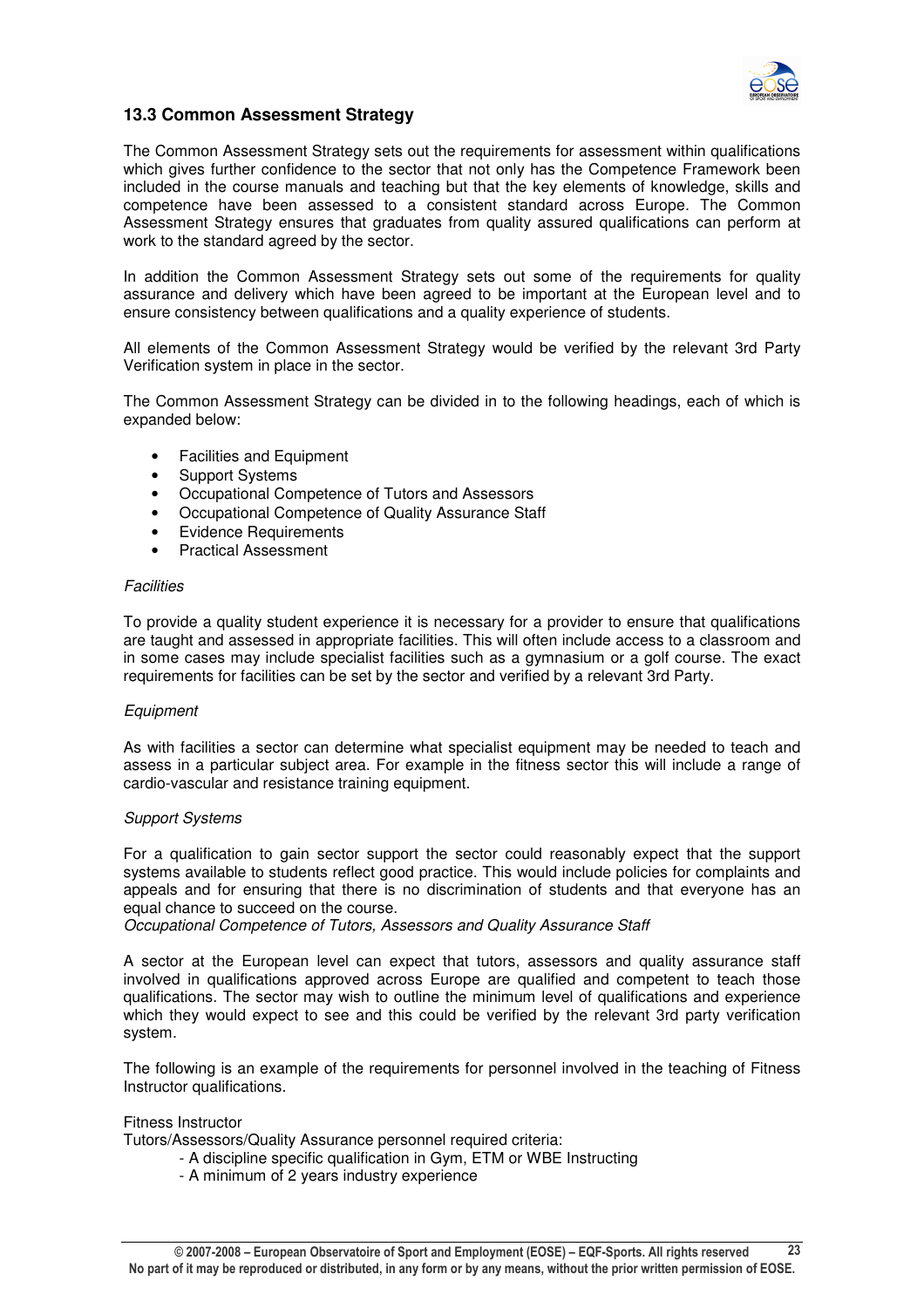

### Evidence Requirements

Evidence Requirements refer to the proof that a graduate of a qualification is knowledgeable and competent to gain a qualification in the sector and take up a position of employment. Evidence Requirements state that certain vital elements of skills and knowledge are assessed. Evidence Requirements may also state that only a proportion of the range of skills needs to be evidenced to achieve the qualification.

### **Example from Fitness**

In the fitness sector the Evidence Requirements include the following:

There must be evidence that the candidate has planned and instructed for participants to use a minimum of three of the following types of cardiovascular equipment:

- o Upright cycle
- o Recumbent cycle
- o Treadmill
- o Stepper
- o Rowing machine
- o Cross/Elliptical trainer

Candidates must also show they have planned and instructed for a minimum of four exercises from each of the following (**eight** in total):

- o Resistance machine lifts
- o Free weight lifts

Candidates must demonstrate correct lifting and passing techniques, including dead lifting the barbell safely from the floor.

### Practical Assessment

The Common Assessment Strategy can state that a sector expects certain skills to be assessed practically, as opposed to being tested solely by theory papers. Most areas of sport including fitness instruction and coaching are highly practical and it is reasonable that nobody is allowed to enter these sectors until they have been assessed in practical fitness instruction or coaching. The element of practical assessment required can be determined by the sector in the Common Assessment Strategy and verified via the 3rd Party verification system adopted by the sector.

### **13.4 The Accreditation Process – An example from Fitness**

### **Agreements between European Sector Bodies and National Qualification Systems and Sector Specific Independent 3rd Party Accreditation.**

### **13.4.1 Memorandums of Understanding and Trust and Independent Accreditation**

The fitness sector is the most advanced area when it comes to tackling the issues of recognising the value of different instructor training programmes at a European level. Due to the total deregulation of the fitness sector EHFA decided to set up an independent verification process introduced to bring some clear guide to employers, individuals and training providers in the sector.

EHFA decided to implement a third party verification system through which training providers could apply for accreditation direct to EHFA (this will be described in the section below). A recent development has also seen the acceptance of the concept of a **"Memorandum of Understanding and Trust (MoUT)**" leading to mutual trust where there exist National social partner Associations working with the recognised National Qualification Authority with a mandate from the government of the country. These can be seen in Belgium and the UK. The EHFA Verification Unit has produced processes and a mapping document based on the competence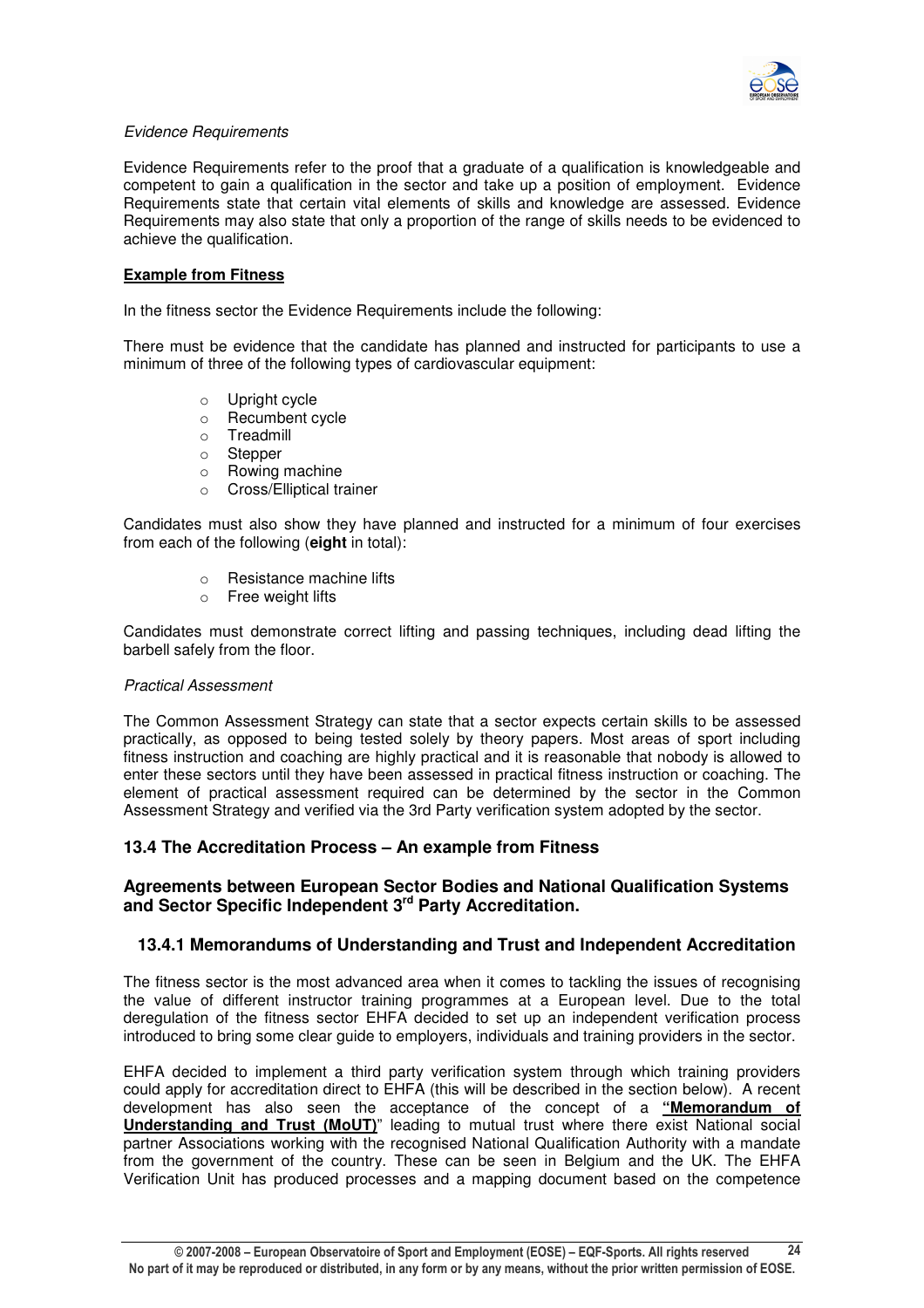

framework and learning outcomes documents described above to aid this work. The difference between a MoUT and an independent verification is that in the case of Belgium and the UK the identified authority signs an agreement stating that the qualifications they have submitted to EHFA meet or exceed the European Standards and adhere to the common assessment strategy. No actual authentication takes place hence the agreement on trust. A more recent development is to look for such an agreement in a country where there is no sector body recognised by the National Qualification Authority. Here the agreement would be directly with the National Authority itself. Under this system it is not possible to have an agreement with a sector body without the support of the National Qualification Authority which can be a ministry or body with delegated powers such as The Qualification and Curriculum Authority www.qca.org.uk as in the UK. The full documents can be found on the EHFA website at www.ehfa.eu.

### **13.4.2 Sector Specific 3rd Party Accreditation**

Where it is not possible to implement a system of mutual trust the concept of a sector specific third party accreditation process should be considered. The third party element of this process is vital as the body allocated to carry out accreditation should be clearly and transparently independent of any body or bodies which could unduly influence the process. Ideally, this independent body would work to a standards Council or committee made up of stakeholders from the sector that have expertise and practical experience of working within the sector and an ability to articulate the key competencies skills and knowledge required by those working in the sector.

All of the components of a qualification framework identified in the sections earlier are required before any accreditation can be considered but in addition this independent body must have individuals who are competent in assessing individual training programmes to ascertain whether the content of the programme meets or exceeds the standards requirements and adheres to the common assessment of the specific sector. The key question during an accreditation visit is "will this training programme deliver a competent individual as identified in the standards to work in the specified occupational area?".

Fitness is the only sector so far to implement an independent accreditation process. Their strategy is not to rate one training provider against another but purely to identify that the training programme will deliver the competent individual against the standards set. In this way it doesn't matter whether the provider is from the private sector, higher education or an employer's own specific training programme the process is the same and makes no judgement about the content of the specific programme which is outside the remit of the standards produced at the European level thus a three year degree programme can be assessed as easily as a six month VET programme.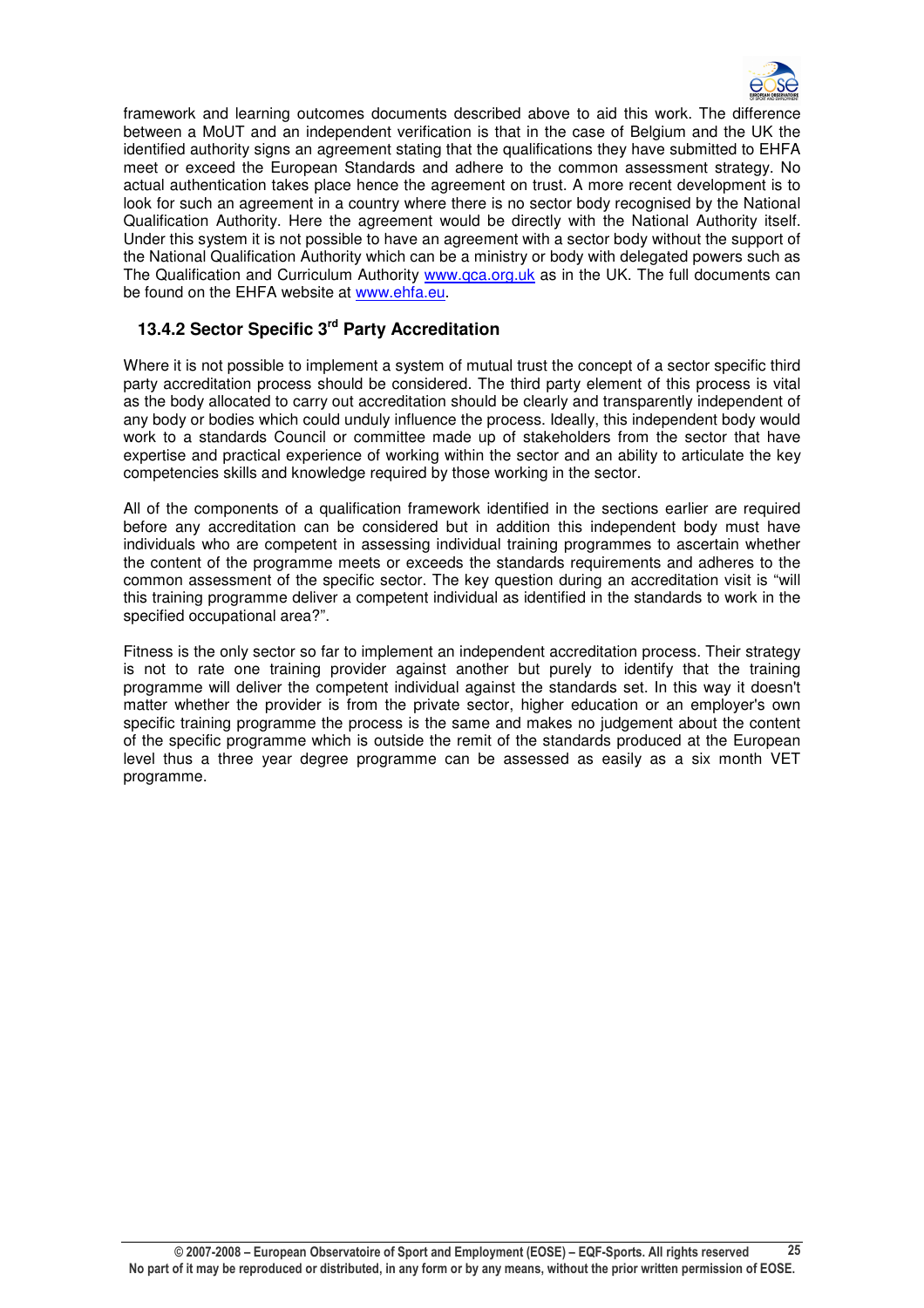

#### **Figure 11**: **Fitness Example of the 3rd Party Accreditation Process** (Diagram produced courtesy of EHFA)

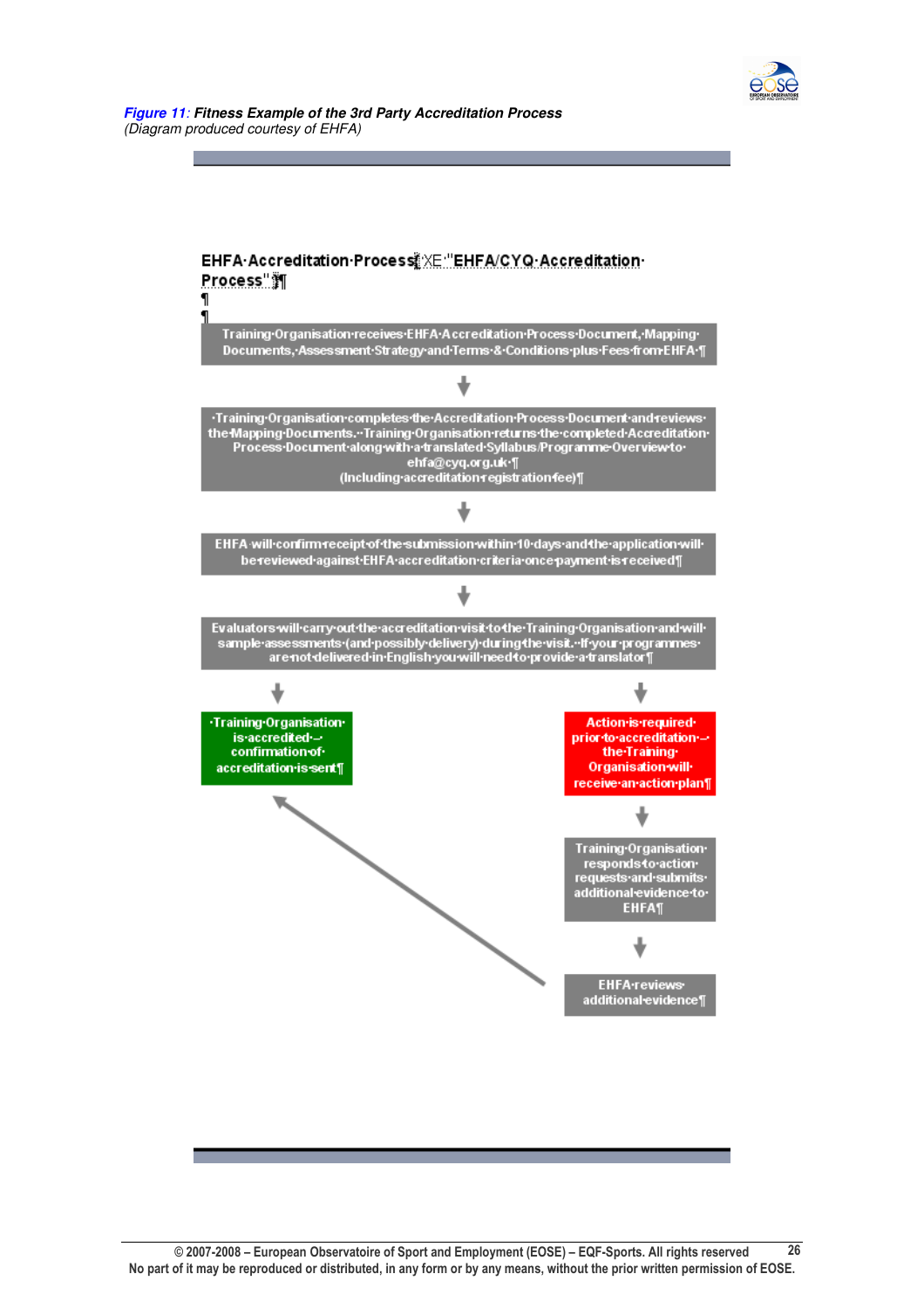

### **14. Informal and Non Formal Learning**

### **14.1 Dealing with Current Professionals**

As new qualifications, linked to the EQF, are developed and accredited, qualification and employment patterns in sport will become clearer. There will be transparent ways of becoming qualified and having competencies recognized at the European level increasing both employability and mobility across the sport sector.

However new qualifications and recognition schemes affect individuals who study and achieve qualifications in the future. No sector can adequately set up systems for the recognition of workers at the national or European level without considering all those who are currently working in the sector and who will have a huge array of qualifications, training and experience, often spanning many years of work.

For this reason it is necessary for the sport sector and any sub-sector of sport which wishes to develop a qualifications strategy at the European level to consider the concept of the validation of informal and non-formal learning.

Validation of informal and non-formal learning is closely related to the increasing importance of lifelong learning. The combination of a rapidly changing labour market, an ageing population and intensified global competition makes it necessary to use all available knowledge, skills and competences – irrespective of where and how they have been acquired. The interest in validation can be seen as closely linked to efforts to create more flexible qualifications systems – making it possible for individuals to build learning careers stretching 'from cradle to grave'.

A growing number of European countries now emphasise the importance of making visible and giving appropriate value to learning taking place outside formal education and training institutions, including that gained in the work place.

- Informal learning can be defined as: Learning resulting from daily activities related to work, family or leisure. It is not organised or structured in terms of objectives, time or learning support. Informal learning is in most cases unintentional from the learner's perspective.
- Non-formal learning can be defined as: Learning which is embedded in planned activities not explicitly designated as learning (in terms of learning objectives, learning time or learning support). Non-formal learning is intentional from the learner's point of view.

Cedefop (2000) distinguishes between three main phases of the validation process: identification, assessment and recognition of non-formal and informal learning. This distinction reflects that even where validation results in a formal certificate or qualification, the identification and assessment stages preceding the formal recognition are critical to the overall process. The quality of the validation process very much depends on how the initial identification and assessment of the learning is handled. Learning taking place outside formal education and training systems can be characterised as non-standardised and is frequently based on complex, individually specific learning experiences and pathways. Ensuring the quality of identification and assessment processes, expressed in terms of validity, reliability and credibility, requires careful consideration of the methods and approaches developed to handle the identification and assessment stages.

The methods for the validation of informal and non-formal learning include:

- Tests and examinations: identification and validation of informal and non-formal learning through or with the help of examinations in the formal system;
- Declarative methods: based on individuals' own identification and recording of their competences, normally signed by a third party, in order to verify the self-assessment;
- Observation: extracting evidence of competence from an individual while performing everyday tasks at work;
- Simulation and evidence extracted from work: simulation is where an individual is placed in a situation that fulfils all the criteria of the real-life scenario to have their competences assessed. To extract evidence from work, a candidate collects physical or intellectual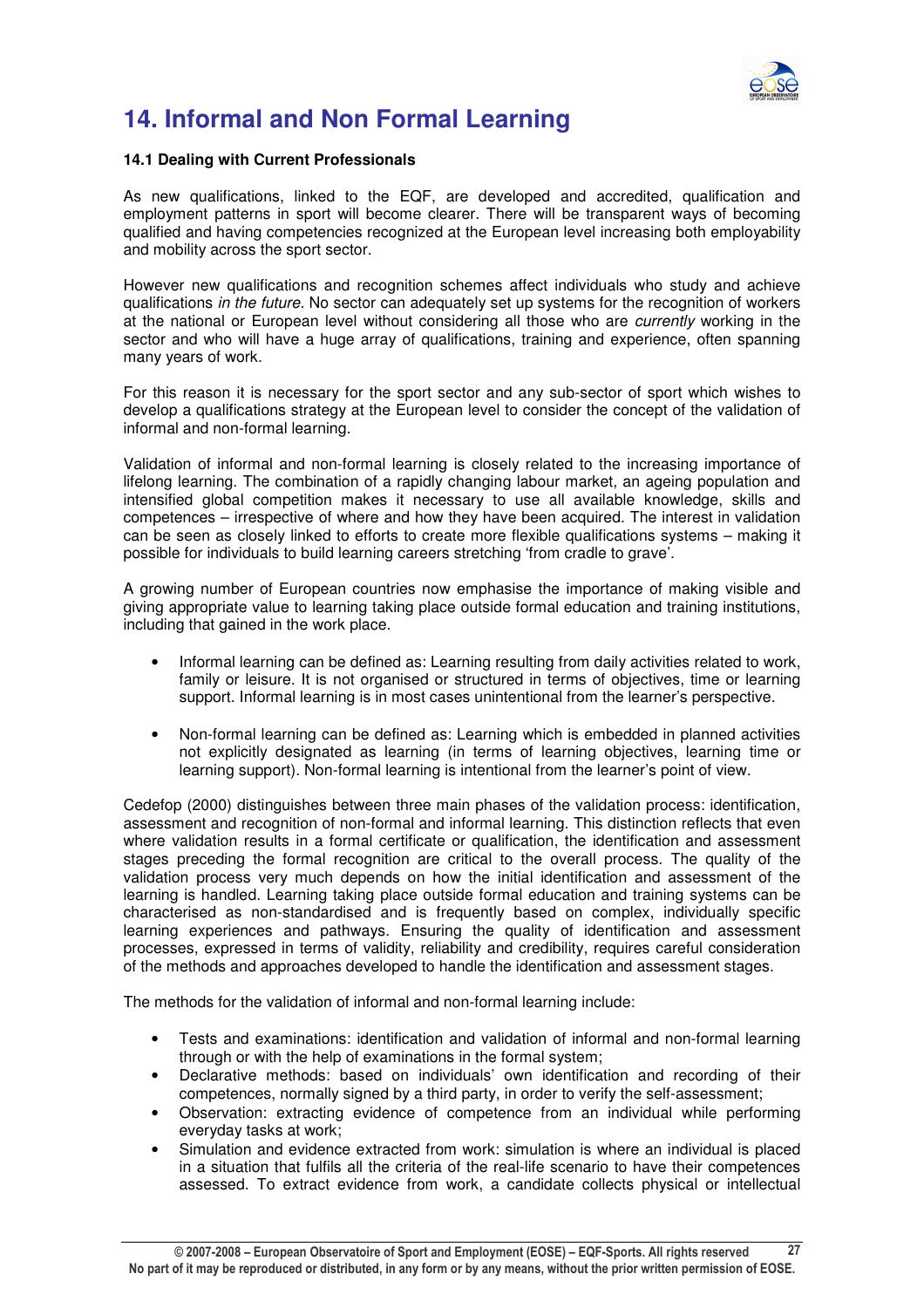

evidence of learning outcomes. This may relate to work situations or voluntary activities. This evidence forms the basis of a validation of competences by a third party.

• Portfolio method: using a mix of methods and instruments employed in consecutive stages to produce a coherent set of documents or work samples showing an individual's skills and competences in different ways.

In the validation of informal and non-formal learning, assessment encompasses the validation of competences acquired regardless of any structured education and/or training processes. The assessment consists of a validation of what is described in the employment specifications (or occupational standards). The quality procedures have to be robust to ensure that the competence assessed can actually be reliable and transferable.

The validation of informal and non-formal learning can also:

### Improve access to and efficiency in the formal education system.

Providing direct ways to gain formal qualifications or 'door openers' to education courses and so avoid repetition and inefficiencies in the education system is a key reason for validating informal and non-formal learning. Several countries have introduced validation to make mobility easier and provide individuals a 'second chance' to reach their full learning potential. These developments are closely linked to efforts to open up qualifications to a wider range of learning outcomes and learning settings, in many cases leading the development of national qualifications frameworks.

#### Support economic factors

Labour markets have had to become more flexible and have innovation, with ensuing challenges for the development of paid and unpaid workers. Validation can be used to address needs in different economic sectors, such as skills shortages or compliance with regulations regarding professional qualifications. Increasingly, private sector stakeholders – social partners as well as individual companies – recognise the benefits of validation. Validation is increasingly used for staff development and to ensure the most effective allocation of resources within the business.

It is vital that new qualifications systems in the sport sector support the millions of workers who are currently employed across Europe. Current professionals must be afforded the same opportunities for recognition of skills, mobility of labour and career progression as those new graduates obtaining new formal qualifications with level and credit, linked to the EQF.

It is especially important that current professionals are able to access Registers of Professionals if these are in place in any sub-sector of sport so that they are not disadvantaged in the job market. Often these workers will be the most skilled and experienced workers in the sector.

Current professionals will have a wide variety of training, qualifications and experience. Qualifications obtained in the past may not exist anymore or may have been obtained in any country in the world. Skills and knowledge will have been gained and built up often over many years. The consideration of the principles of validation of informal and non-formal learning will allow all these things to be taken in to account when formulating a sector qualifications strategy.

### **14.2 Volunteers**

Volunteers in sport in Europe play a dominant role. The various attempts to promote education on these agents, has been manifested an almost total failure. Some initiatives, especially local, strengthen the involvement of volunteers in civil society through its actions in sport and in other areas.

More than training, it is crucial that society recognizes the voluntary agents with an extreme dedication and a passion trim social intervention that is crucial to the survival of society too commercialized.

As volunteering is an activity intrinsic to human beings, we believe that sport can clearly to be an excellent space for their professional performance, in which case and because of the effect on the education and the health of the practitioners, it is necessary to ensure that the assistance of volunteers is properly framed and held responsible for properly and qualified technicians. Thus,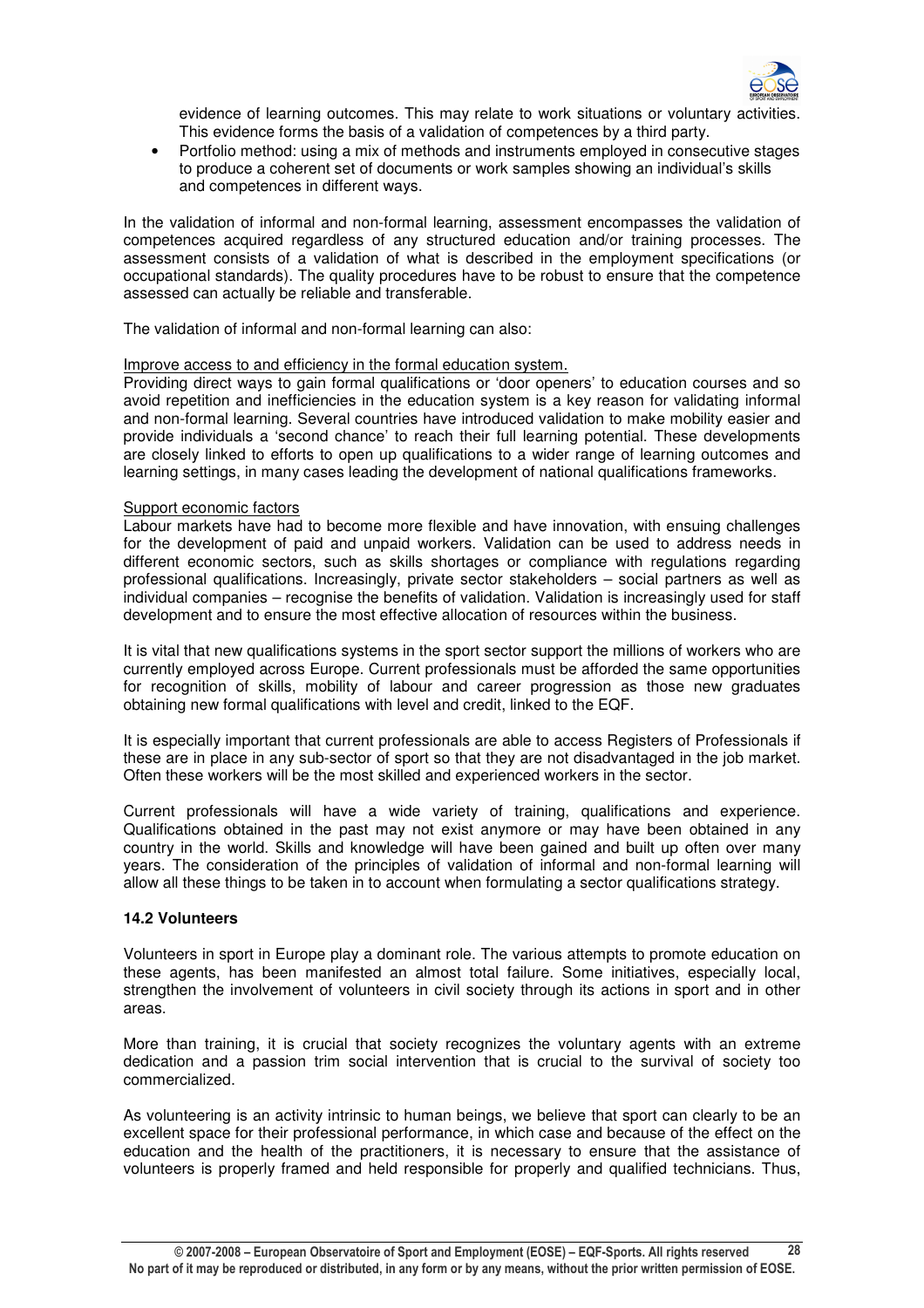

the system must give volunteers the accreditation that can defend its activities and dignify its intervention that it is so important in today's society.

The sport sector relies heavily on the contribution of work by volunteers. From coaches to officials and stewards, sport in Europe would grind to a halt without the time and effort of volunteers. These volunteers will be drawn from every socio-economic group and could have paid employment outside sport in any other occupational sector. Often they will be qualified in the sector where they have their main career outside of sport.

In many cases volunteers will not have gone through formal sport based education and qualification structures. They may have accessed some courses and will often have built up skills over many years of volunteering in sport.

As with the case of current paid professionals in the sport sector, volunteers also need to be taken account of in new qualification strategies in sport. The validation of informal and non-formal learning can also be the solution to recognising the achievements of volunteers in sport. What must be considered here is that although volunteers are not paid for their work they are increasingly under pressure to conform to the competences required by those paid to undertake different occupational roles in the sector. It is this pressure which should lead emerging sport specific sectors considering competence led qualification frameworks to consider how they will deal with volunteers in any conversion program developed under this common strategy.

The consideration of these principles, using the methods described above will ensure that volunteers in sport are given their rightful recognition in qualification and registration systems which are developed.

Some of this section drew on the document "Validation of informal and non-formal learning – A snapshot 2007" (Cedefop).

### **16. Europass**

### **16.1 Introduction to Europass**

By 2012 job qualifications should be comparable and based on the European Qualifications Framework for Lifelong Learning. By 2012 all new qualification certificates, diplomas and "Europass" attestation documents issued by competent authorities should contain clear reference to the corresponding EQF reference level.

Europass consists of five documents: http://europass.cedefop.europa.eu/

**Europass Curriculum Vitae Europass Language Passport Europass Certificate Supplement Europass Diploma Supplement Europass Mobility** 

The first two are usually completed by the individual holder and the third-fifth documents are issued by competent organisations. Europass is supported by a network of National Europass Centres in each EU State and was established by the European Parliament and Council in December 2004 to be a single transparency framework for qualifications and competencies.

Higher Education uses the Diploma Supplement, and the question has been asked if the Certificate Supplement can be used to add details of vocational training and qualification to Europass. This work is at an early stage but it is recommended that anyone developing an accreditation framework at the European level should consider using this well established tool.

### **16.2 Current use of Europass Diplomas and Certificates**

Currently in High Education the Europass diploma is widely used to identify the specific skills and competences developed throughout the degree programme. Not all countries have followed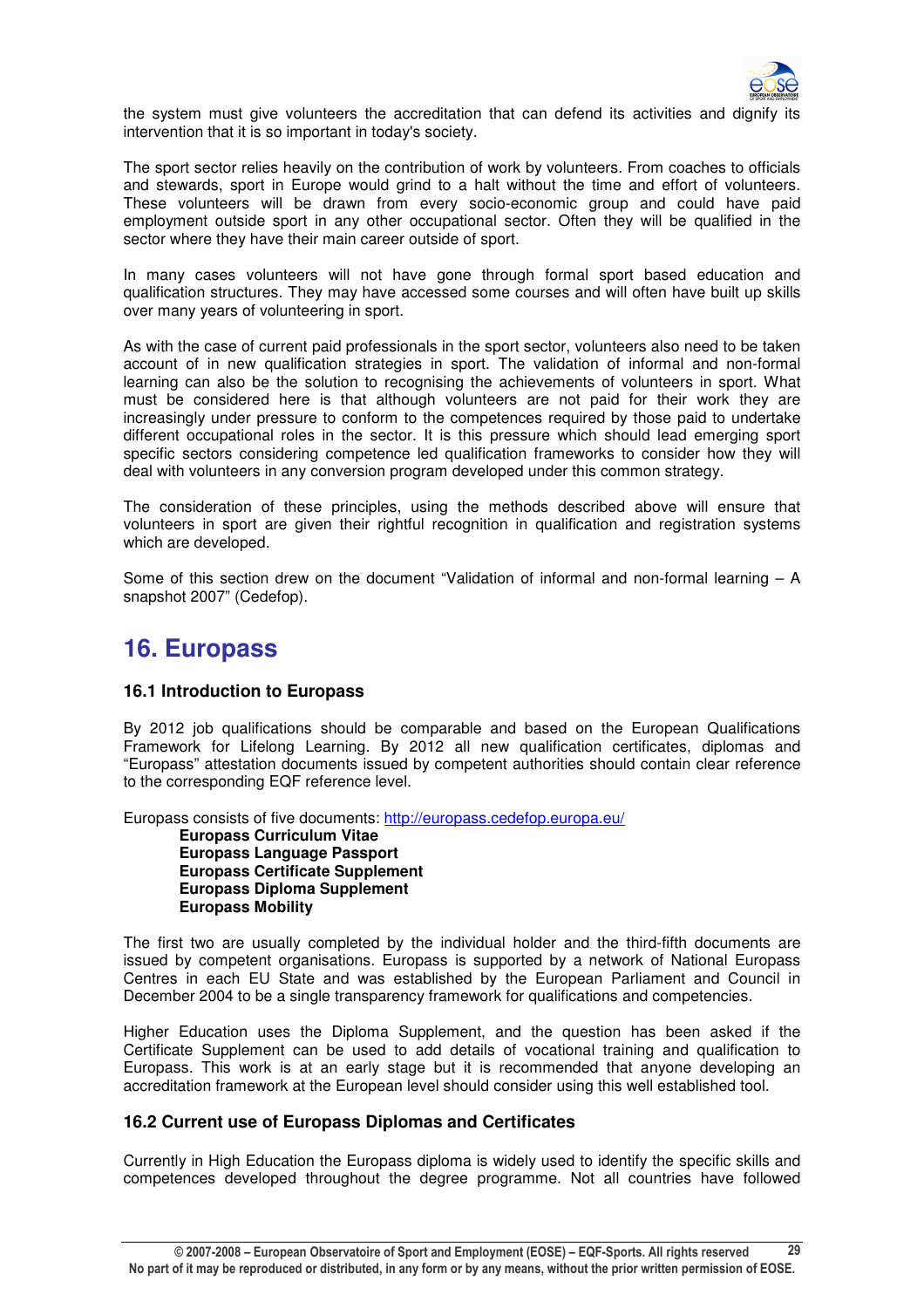

Ireland example and made this a compulsory part of the degree documentation but those who have are on the increase.

The use of the Europass Certificates is less clear and partners reported that even in countries where the certificate is used little information is recorded and therefore the current value of certificates to the sector are severely limited.

### **16.2.1 The Certificate Supplement**

At present Certificate Supplements are of limited use to the sector; however there is considerable scope to expand the uses for the betterment of the Sector and associated standards but it involves negotiations with CEDEFOP or National Agencies with responsibility for the development of the supplement. The Certificate Supplement is issued to individuals who complete a programme of vocational training linked to a predefined standard of skill knowledge and competence. The certificate supplement is a generic document related to the skills and competencies the programme of study aims to develop and the range of occupations accessible to holders of the certificate, together with modes of study available to acquire the certificate.

### **16.2.3 The Diploma Supplement**

The Diploma Supplement has potentially significant uses for the sector. The Diploma Supplement is unique to the individual as is contains a transcript of results. The Diploma supplement records nature, level, context, content and status of the individually named student of the original qualification to which the supplement is appended. Thus the marks and grade that student has achieved are visible. It is used in higher education and is generally managed by the exams office. We may have the opportunity to write the sector into the higher education Diploma supplement, under the additional information title, once that higher education establishment has been verified by an independent body. This information in combination with the transcript of results which is indicated on the Diploma supplement could be used to determine eligibility for entry onto the European Register of Fitness professionals for example.